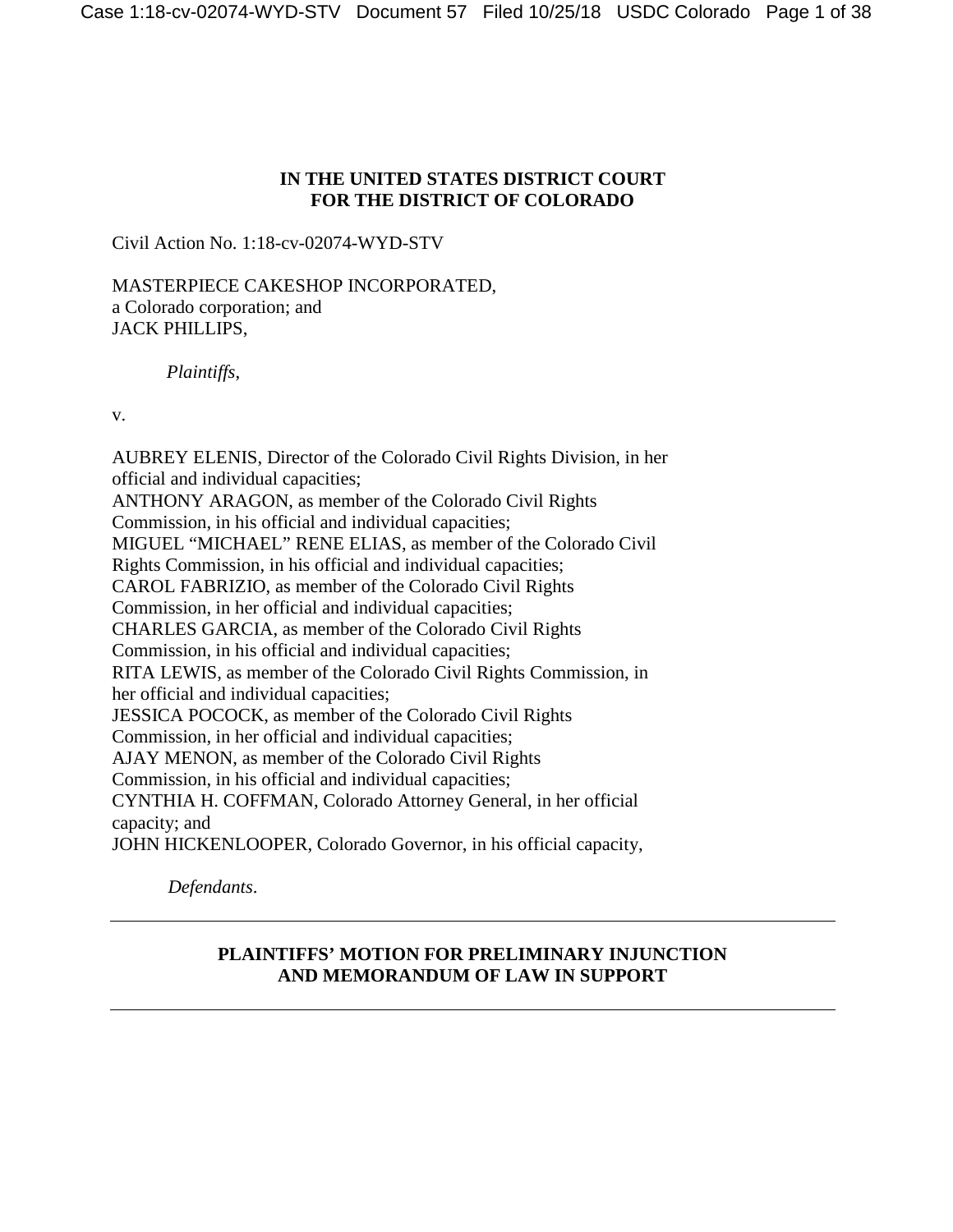# **TABLE OF CONTENTS**

| $\mathbf{I}$ . |           |    |                                                                      |  |  |  |  |
|----------------|-----------|----|----------------------------------------------------------------------|--|--|--|--|
|                | A.        |    |                                                                      |  |  |  |  |
|                |           | 1. |                                                                      |  |  |  |  |
|                |           | 2. |                                                                      |  |  |  |  |
|                |           | 3. | Colorado has created a system of individualized exemptions and has   |  |  |  |  |
|                | <b>B.</b> |    |                                                                      |  |  |  |  |
|                |           | 1. |                                                                      |  |  |  |  |
|                |           |    | a.                                                                   |  |  |  |  |
|                |           |    | b.                                                                   |  |  |  |  |
|                |           |    | $C_{\bullet}$                                                        |  |  |  |  |
|                |           |    | d.                                                                   |  |  |  |  |
|                |           |    | e.                                                                   |  |  |  |  |
|                |           | 2. | CADA, as applied and on its face, unlawfully restricts expression 22 |  |  |  |  |
|                | C.        |    |                                                                      |  |  |  |  |
| II.            |           |    |                                                                      |  |  |  |  |
|                |           |    |                                                                      |  |  |  |  |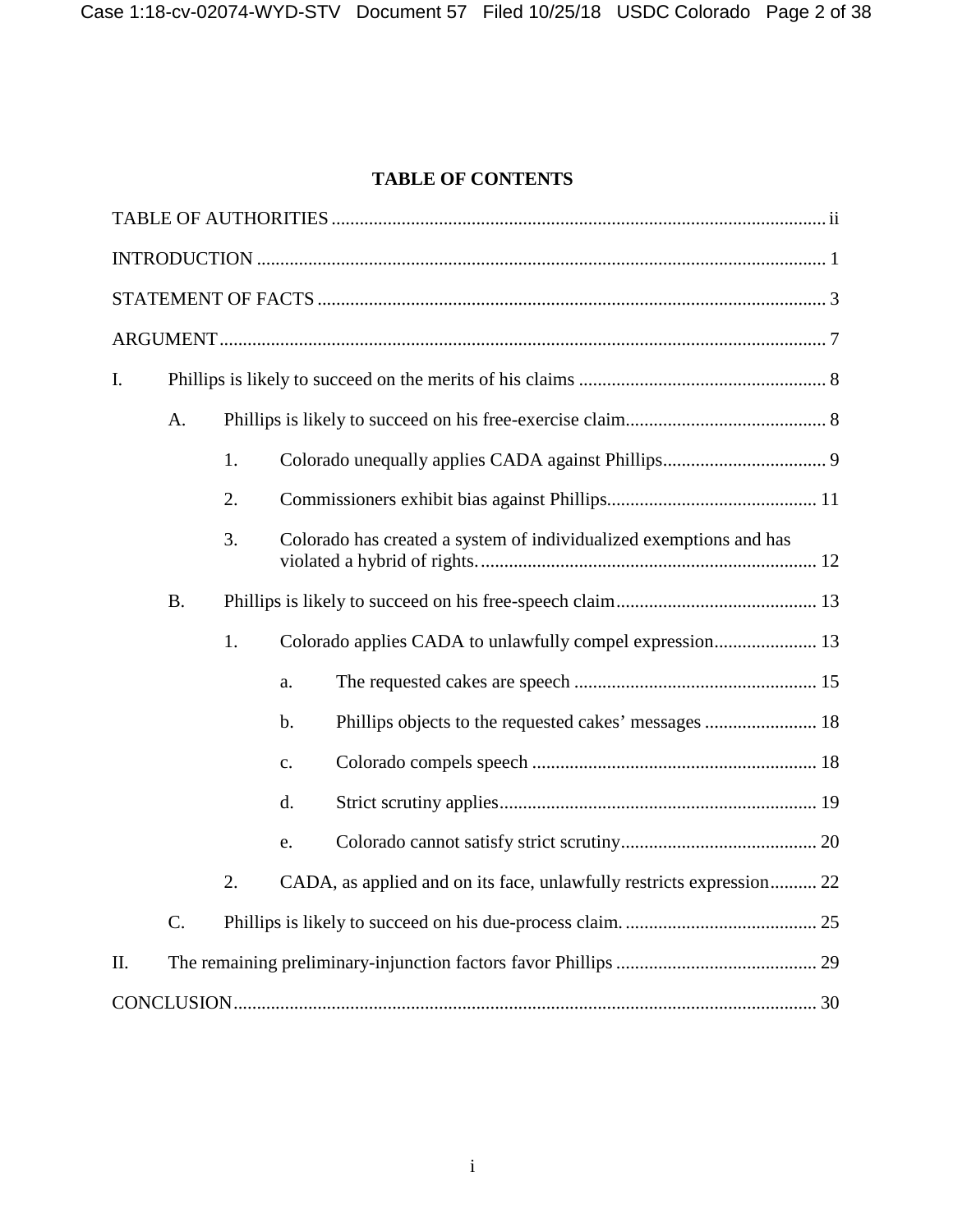## **TABLE OF AUTHORITIES**

# <span id="page-2-0"></span>**Cases**

| American Civil Liberties Union v. Johnson,                                                                      |  |
|-----------------------------------------------------------------------------------------------------------------|--|
| Anderson v. City of Hermosa Beach,                                                                              |  |
| Awad v. Ziriax,                                                                                                 |  |
| Axson-Flynn v. Johnson,                                                                                         |  |
| Batson v. Kentucky,                                                                                             |  |
| Boy Scouts of America v. Dale,                                                                                  |  |
| Brown v. Entertainment Merchants Association,                                                                   |  |
| Buehrle v. City of Key West,                                                                                    |  |
| Caperton v. A.T. Massey Coal Co.,                                                                               |  |
| Church of the Lukumi Babalu Aye, Inc. v. City of Hialeah,                                                       |  |
| Cohen v. California,                                                                                            |  |
| Concrete Pipe & Products of California, Inc. v. Construction Laborers Pension Trust for<br>Southern California, |  |
|                                                                                                                 |  |
| Cressman v. Thompson,                                                                                           |  |
| Cressman v. Thompson,                                                                                           |  |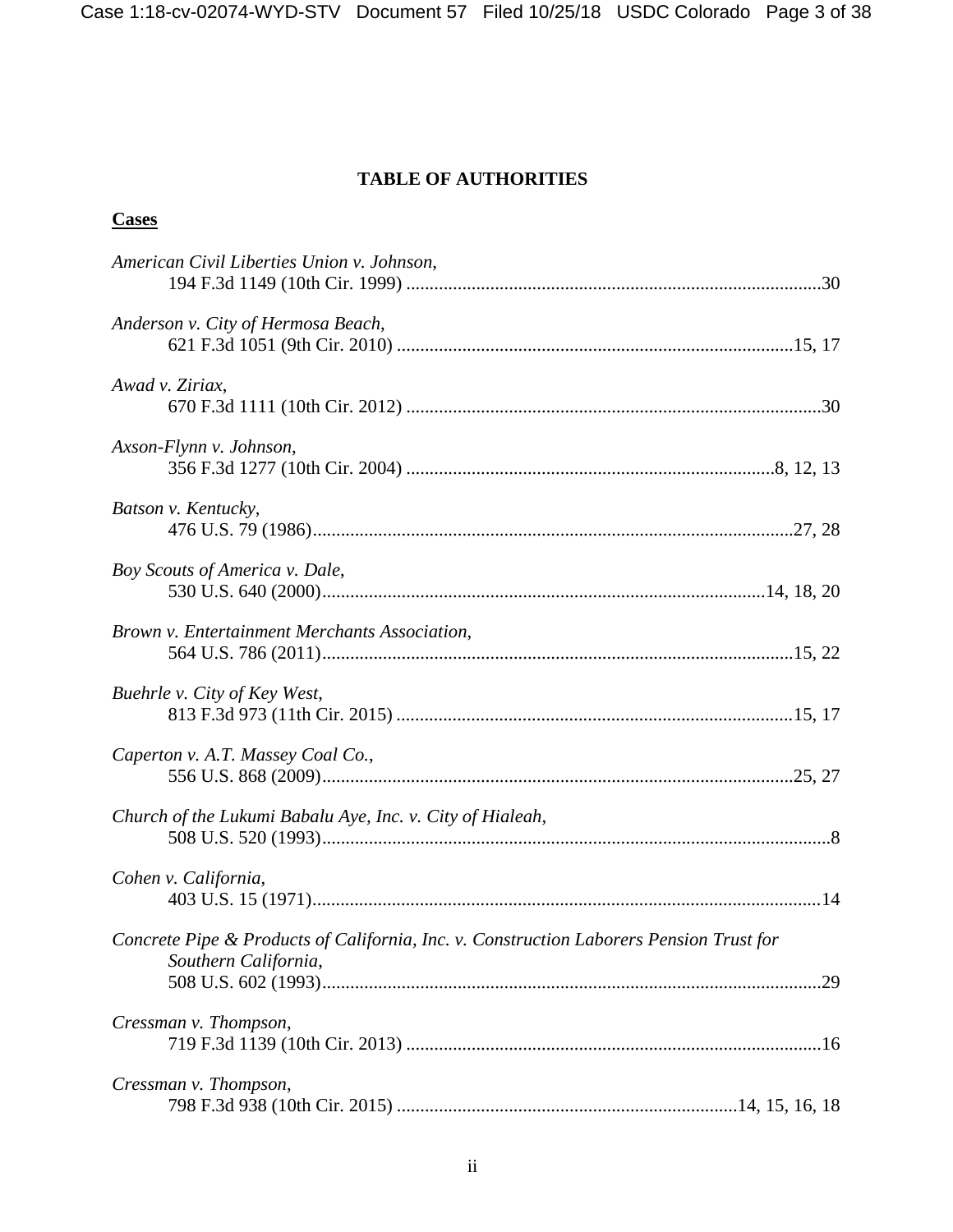| Derma Pen, LLC v. 4EverYoung Ltd.,                                                     |
|----------------------------------------------------------------------------------------|
| Elrod v. Burns,                                                                        |
| <b>Employment Division v. Smith,</b>                                                   |
| ETW Corporation v. Jireh Publishing, Inc.,                                             |
| Forsyth County v. Nationalist Movement,                                                |
| Gibson v. Berryhill,                                                                   |
| Gonzales v. O Centro Espirita Beneficente Uniao do Vegetal,                            |
| Hurley v. Irish-American Gay, Lesbian & Bisexual Group of Boston,                      |
| In re Murchison,                                                                       |
| J.E.B. v. Alabama,                                                                     |
| Janus v. American Federation of State, County, and Municipal Employees,<br>Council 31, |
|                                                                                        |
| Kolender v. Lawson,                                                                    |
| Marshall v. Jerrico, Inc.,                                                             |
| Masterpiece Cakeshop, Ltd. v. Colorado Civil Rights Commission,                        |
| Matal v. Tam,                                                                          |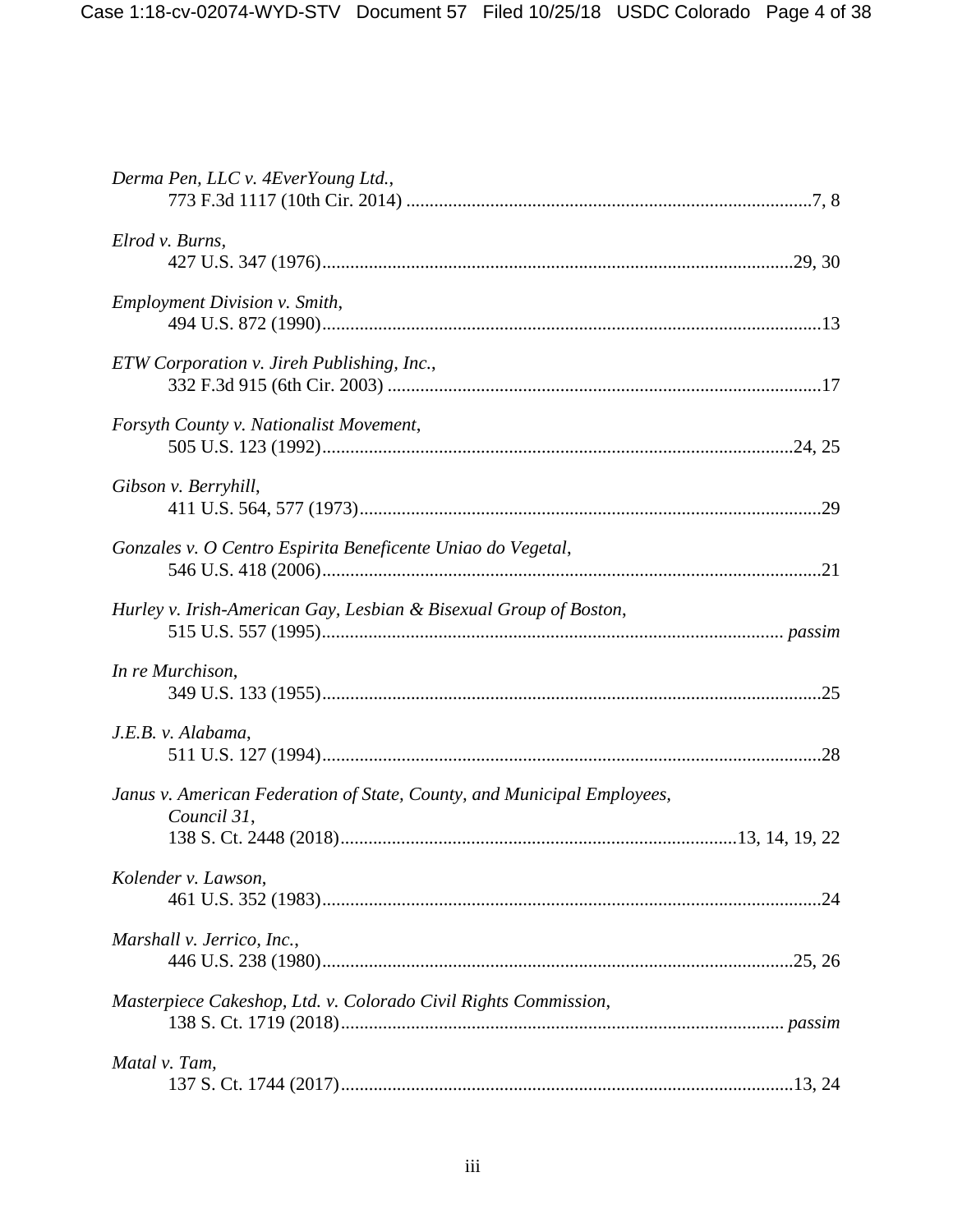| Miami Herald Publishing Co. v. Tornillo,                                   |  |
|----------------------------------------------------------------------------|--|
| National Institute of Family & Life Advocates v. Becerra,                  |  |
| Pacific Gas and Electric Co. v. Public Utilities Commission of California, |  |
| Powers v. Ohio,                                                            |  |
| R.A.V. v. City of St. Paul,                                                |  |
| Reed v. Town of Gilbert,                                                   |  |
| Riley v. National Federation of the Blind of North Carolina,               |  |
| Saxe v. State College Area School District,                                |  |
| Taylor v. Hayes,                                                           |  |
| Texas v. Johnson,                                                          |  |
| United States v. Playboy Entertainment Group, Inc.,                        |  |
| United States v. Stevens,                                                  |  |
| Verlo v. Martinez,                                                         |  |
| West Virginia State Board of Education v. Barnette,                        |  |
| Ward v. Village of Monroeville, Ohio,                                      |  |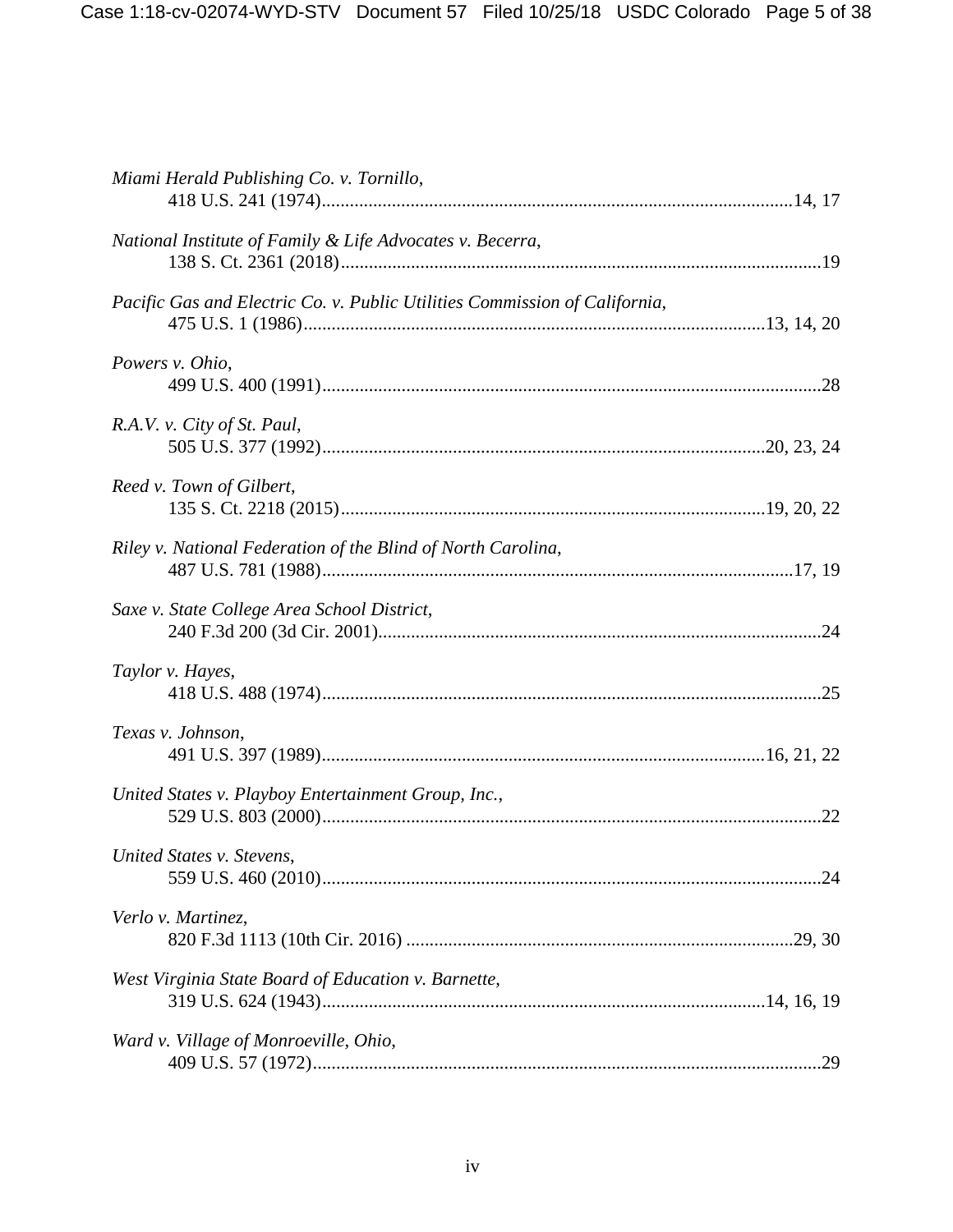| Williams v. Pennsylvania, |     |
|---------------------------|-----|
| Wisconsin v. Yoder,       | 21  |
| Withrow v. Larkin,        | -25 |
| Wooley v. Maynard,        |     |

# **Statutes**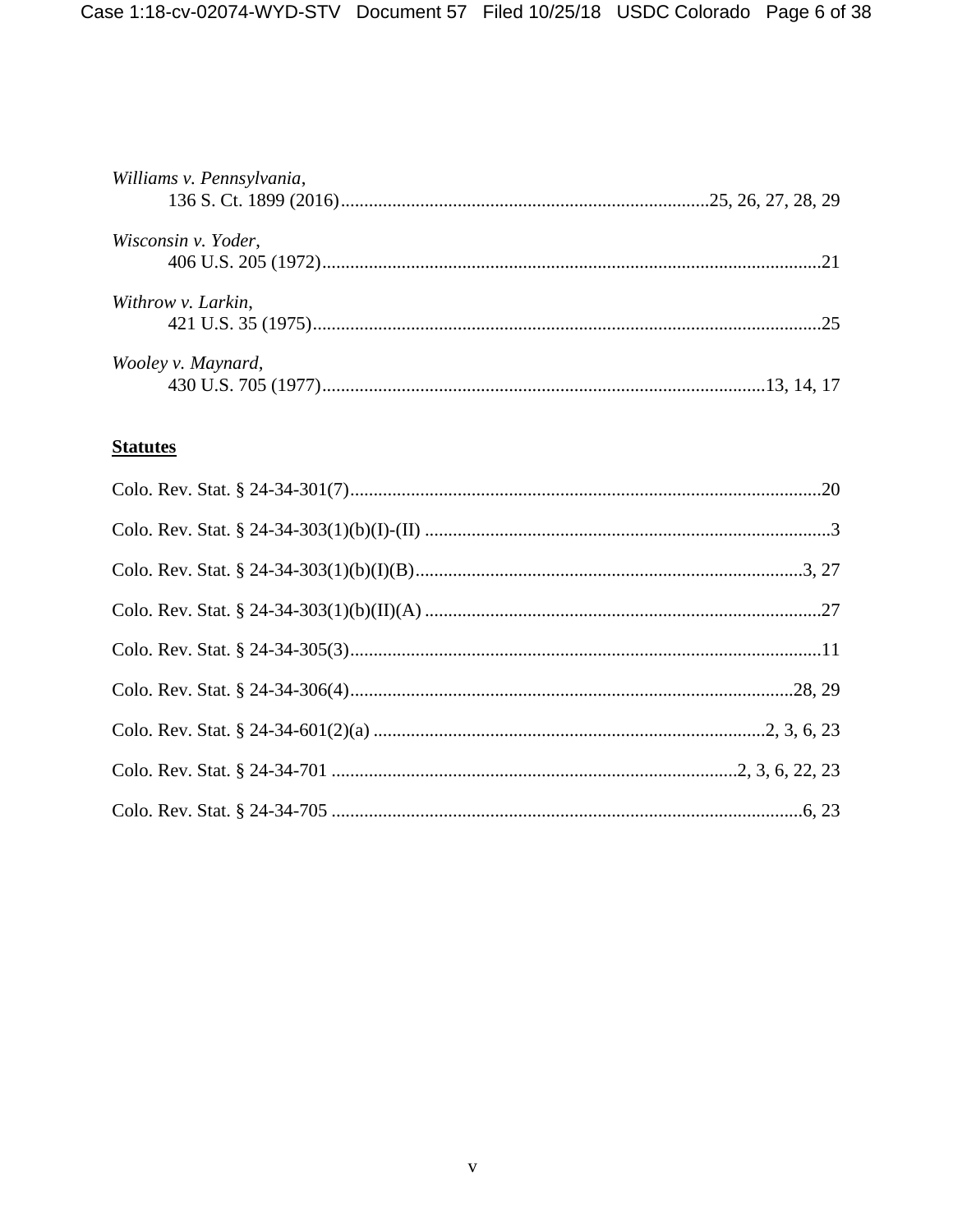### **INTRODUCTION**

<span id="page-6-0"></span>Plaintiffs Jack Phillips and Masterpiece Cakeshop (collectively, Phillips) sketch, sculpt, and paint cakes that convey messages. Phillips creates his cakes for all people; it is part of his religious calling to love his neighbors. But his religious beliefs prevent him from expressing messages that violate his conscience. For exercising his faith this way, Defendants (collectively, Colorado) insist on turning his life upside down, trying to punish him again just months after the Supreme Court found that Colorado has been acting with "clear and impermissible hostility toward [his] sincere religious beliefs." *Masterpiece Cakeshop, Ltd. v. Colo. Civil Rights Comm'n*, 138 S. Ct. 1719, 1729 (2018). Colorado's message to Phillips is clear: his religious beliefs aren't welcome in the state. He must either agree to violate his faith or shut down his shop.

Colorado's intolerance toward Phillips is violating three constitutional guarantees. First, Colorado is infringing Phillips's free-exercise rights by acting with hostility toward his religious beliefs and practices. Nothing has changed since the Supreme Court's decision. Colorado continues to treat Phillips unequally, allowing other cake artists to decline cakes that express messages they find objectionable while depriving Phillips of that same freedom. And the Colorado Civil Rights Commission (Commission) still has commissioners who oppose Phillips and his religious exercise. One commissioner has even called him the "cake hater."

Second, Colorado is steamrolling Phillips's free-speech rights. It interprets the Colorado Anti-Discrimination Act (CADA) to demand that Phillips create cakes expressing messages contrary to his faith, including cakes with designs that represent and celebrate a gender transition and that express support for Satan or satanic beliefs. That conflicts with Supreme Court case law that forbids states from applying public-accommodations laws like CADA to force people to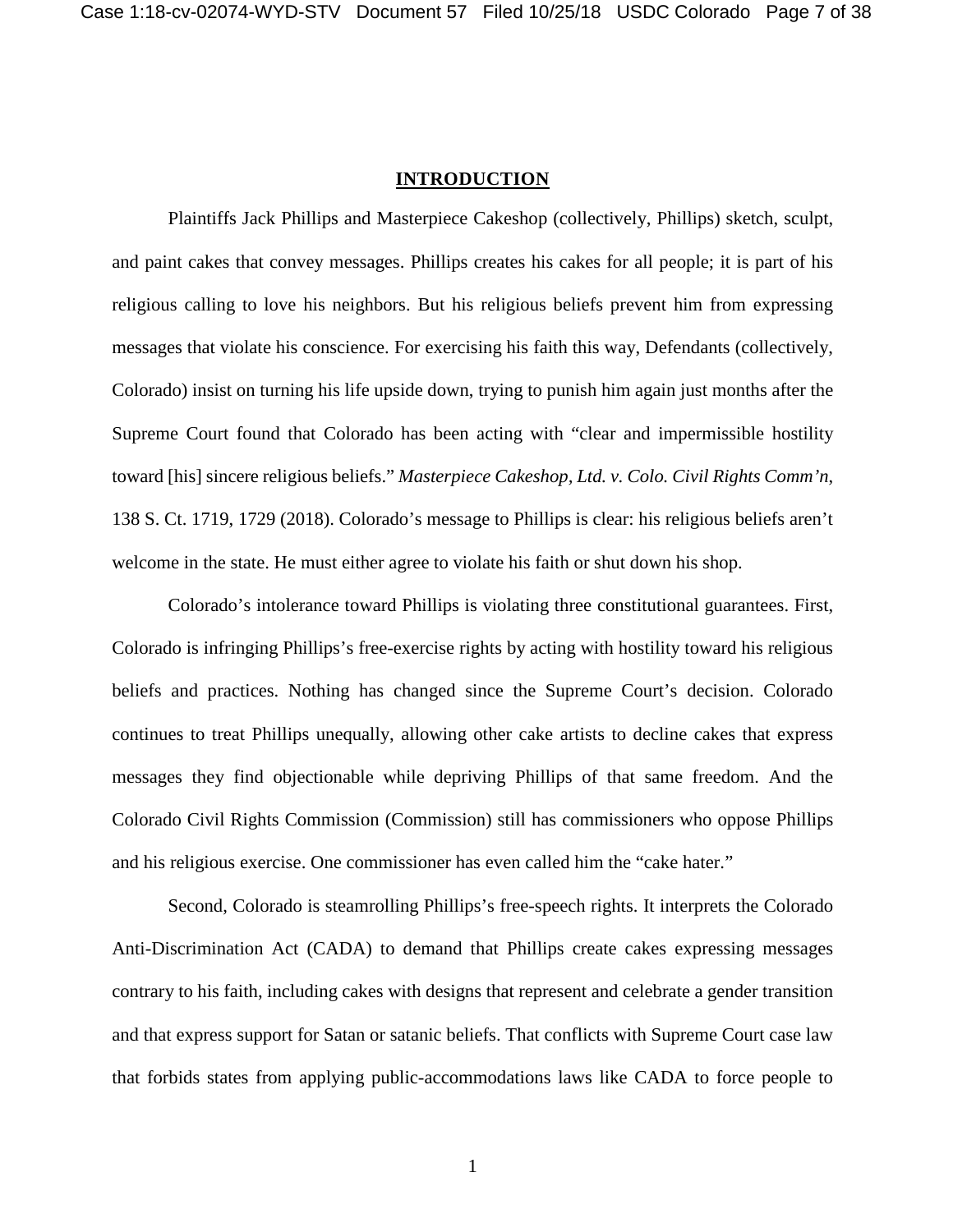express messages they deem objectionable. In addition, Colorado silences Phillips—barring him from telling others about the messages he cannot express and the religious reasons why, through vague and overbroad CADA provisions that threaten jail time.

Third, Colorado is disregarding Phillips's due-process rights. Due process demands an objective appearance of fairness and neutrality. But Colorado's attempt to drag Phillips through another Commission proceeding, one initiated by a lawyer who has harassed Phillips with multiple requests, right after the Supreme Court condemned the state's hostility toward him cannot live up to that stringent standard. Also, recent Supreme Court case law denounces the Commission's procedure of placing commissioners over both the decision to prosecute and the adjudication. Commissioners cannot be both accusers and adjudicators.

Ruling for Phillips will not only protect his conscience but also the conscience of others, such as an African American cake artist asked to create a cross-shaped cake celebrating a religious group that espouses white-supremacist doctrine. At the same time, Colorado will maintain its power to punish business owners who turn customers away simply because of who they are rather than the messages they request. This balance ensures freedom for all.

For all these reasons, Plaintiffs request a preliminary injunction enjoining Defendants and their officers, agents, servants, and employees and any other person in active concert or participation with them from enforcing: (1) Colo. Rev. Stat. § 24-34-601(2)(a) as applied against Plaintiffs for declining to create custom cakes that through words, designs, symbols, themes, or images express messages that conflict with their religious beliefs; (2) Colo. Rev. Stat. §§ 24-34- 601(2)(a) and 24-34-701 as applied against Plaintiffs for disclosing, as in Paragraph 270 of the First Amended Verified Complaint, the messages that they cannot in good conscience express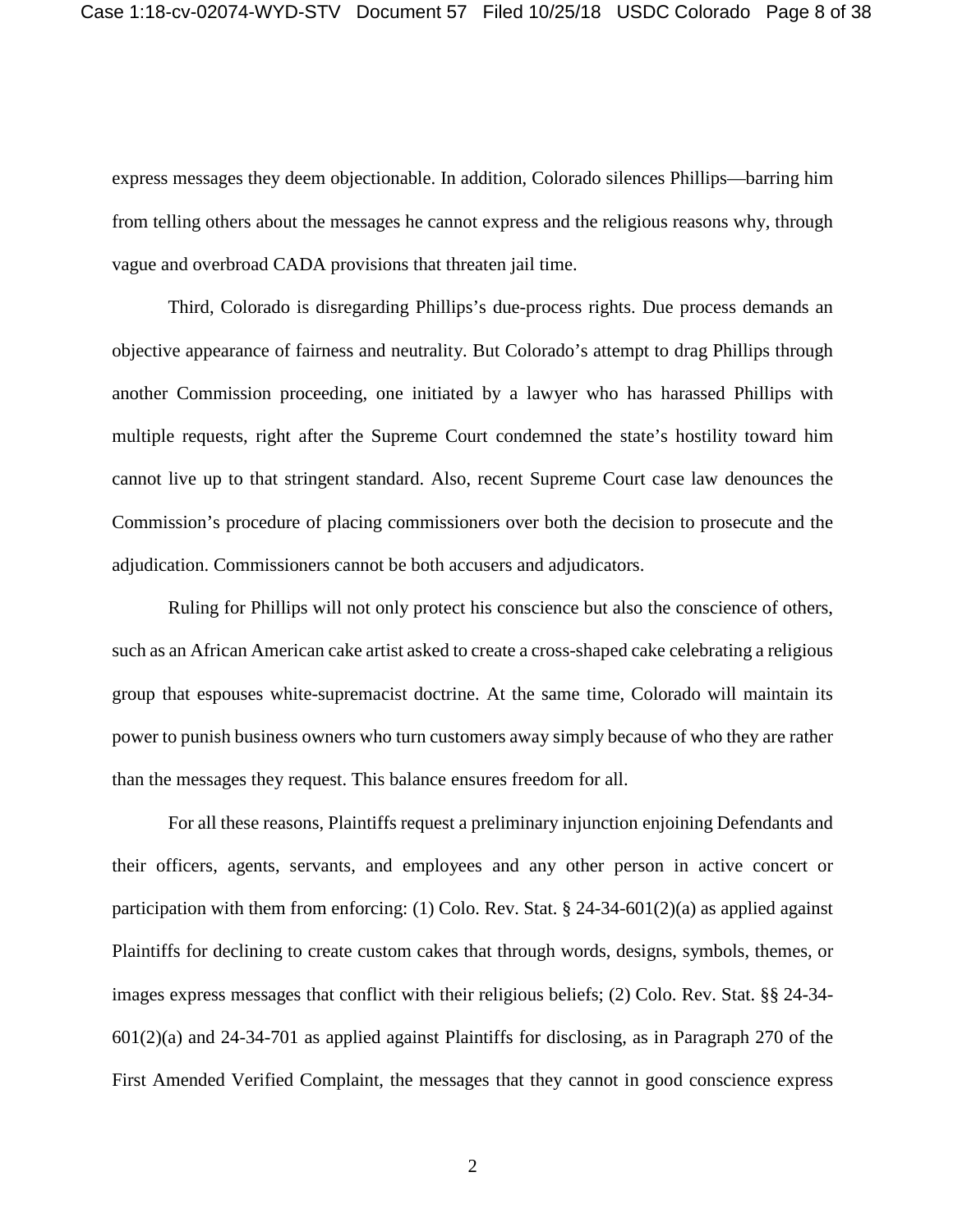and for explaining the religious reasons why; (3) the final clause in Colo. Rev. Stat. § 24-34-  $601(2)(a)$ , which bans communications indicating that "an individual's patronage or presence at a place of public accommodation is unwelcome, objectionable, unacceptable, or undesirable because of" a protected characteristic, and the final clause in Colo. Rev. Stat. § 24-34-701, which contains similar language, on its face or as applied to Plaintiffs; and (4) the non-neutral selection criteria and non-neutral representational interests in Colo. Rev. Stat. § 24-34-303(1)(b)(I)-(II) and the procedures in Colo. Rev. Stat. § 24-34-306 that require the same commissioners to decide whether to prosecute and how to rule in the adjudication against Plaintiffs.

As required by Local Rule 7.1(a), Phillips's counsel conferred via telephone with Colorado's counsel, who indicated that her clients oppose the requested preliminary injunction.

#### **STATEMENT OF FACTS**

<span id="page-8-0"></span>Phillips is an expert cake artist and owner of Masterpiece Cakeshop. Am. Compl. ¶¶ 83– 85. He is also a Christian who lives to honor and follow Jesus Christ in everything he does, including the operation of his business and creation of his cake art. *Id.* at ¶¶ 95–99, 107. Phillips serves everyone, no matter their protected characteristics. *Id.* at  $\P$  2. But he declines to create cakes with messages that violate his faith, including messages that demean LGBT people, express racism, celebrate Halloween, and promote marijuana use. *Id.* at ¶¶ 109–17.

Phillips uses artistic skills such as designing, painting, and sculpting to create expressive cakes. *Id.* at ¶¶ 86–93. When customers request such a cake, Phillips collaborates with them on the design; then he sketches, sculpts, and hand-paints to bring the cake to life. Phillips Decl. ¶¶ 4–9. Next, he places the cake in packaging with the shop's logo, Am. Compl. ¶¶ 135–38, which associates Phillips with and conveys approval for the cake's messages, *id.* at ¶ 139.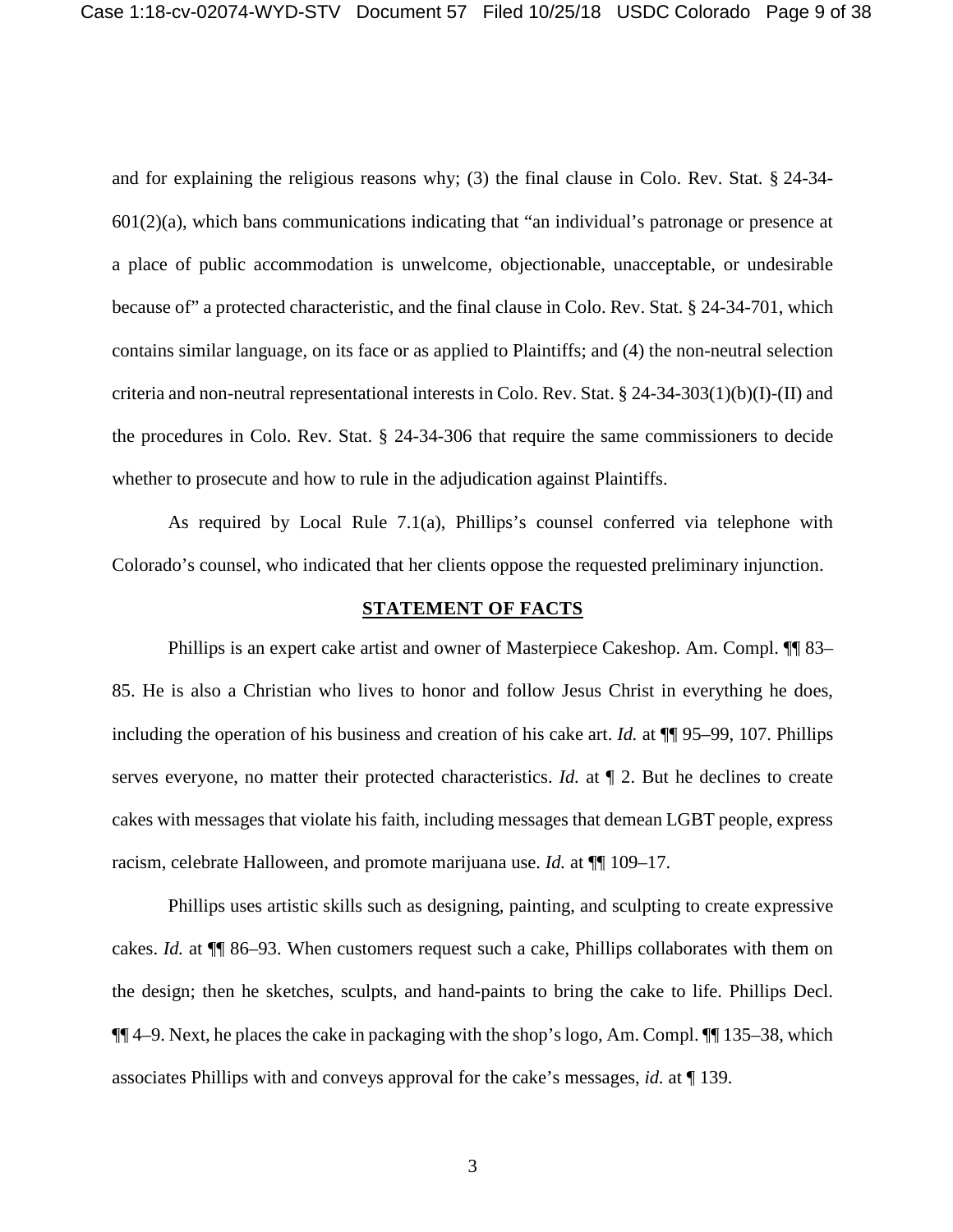In 2012, two customers asked Phillips to create a wedding cake celebrating a same-sex marriage. Phillips Decl. ¶ 11. Phillips declined because the cake's message violated his religious beliefs, but he offered to sell the customers other items in the shop or to create a different cake for them. *Id.* The customers filed a charge of discrimination against Phillips under CADA, and after administrative proceedings, the Commission issued an order punishing him. *Id.* at ¶ 12.

Meanwhile, a man named William Jack asked three other cake shops "to create cakes with images" and religious messages "that conveyed disapproval of same-sex marriage." *Masterpiece*, 138 S. Ct. at 1730. After the shops declined because they deemed the messages offensive, William Jack filed religious-discrimination charges against them. The Colorado Civil Rights Division (Division) found—and the Commission agreed—"that [those shops] acted lawfully in refusing service." *Id.* Through those decisions, Colorado established that it applies CADA using an "offensiveness" rule, which allows cake artists "to decline to create specific messages [they] consider[] offensive," *id.* at 1728—a rule that it did not apply in Phillips's case.

Only a few months ago, the Supreme Court reversed the Commission's ruling in Phillips's case because Colorado acted with hostility toward his faith. *Id.* at 1729. The Court relied on two factors. One was Colorado's unequal treatment of Phillips compared to the three cake artists who declined to express religious messages opposing same-sex marriage. *Id.* at 1730–31. The other was commissioners' bigoted comments about religion, ranging from the notion that certain people of faith are not "welcome in Colorado's business community," to outright animus that referred to Phillips's plea for religious freedom as a "despicable piece[] of rhetoric." *Id.* at 1729.

Phillips continues to exercise his faith by declining to create cakes that convey messages at odds with his beliefs. Am. Compl. ¶¶ 109, 191, 304, 307–23, 327. In 2017, on the day the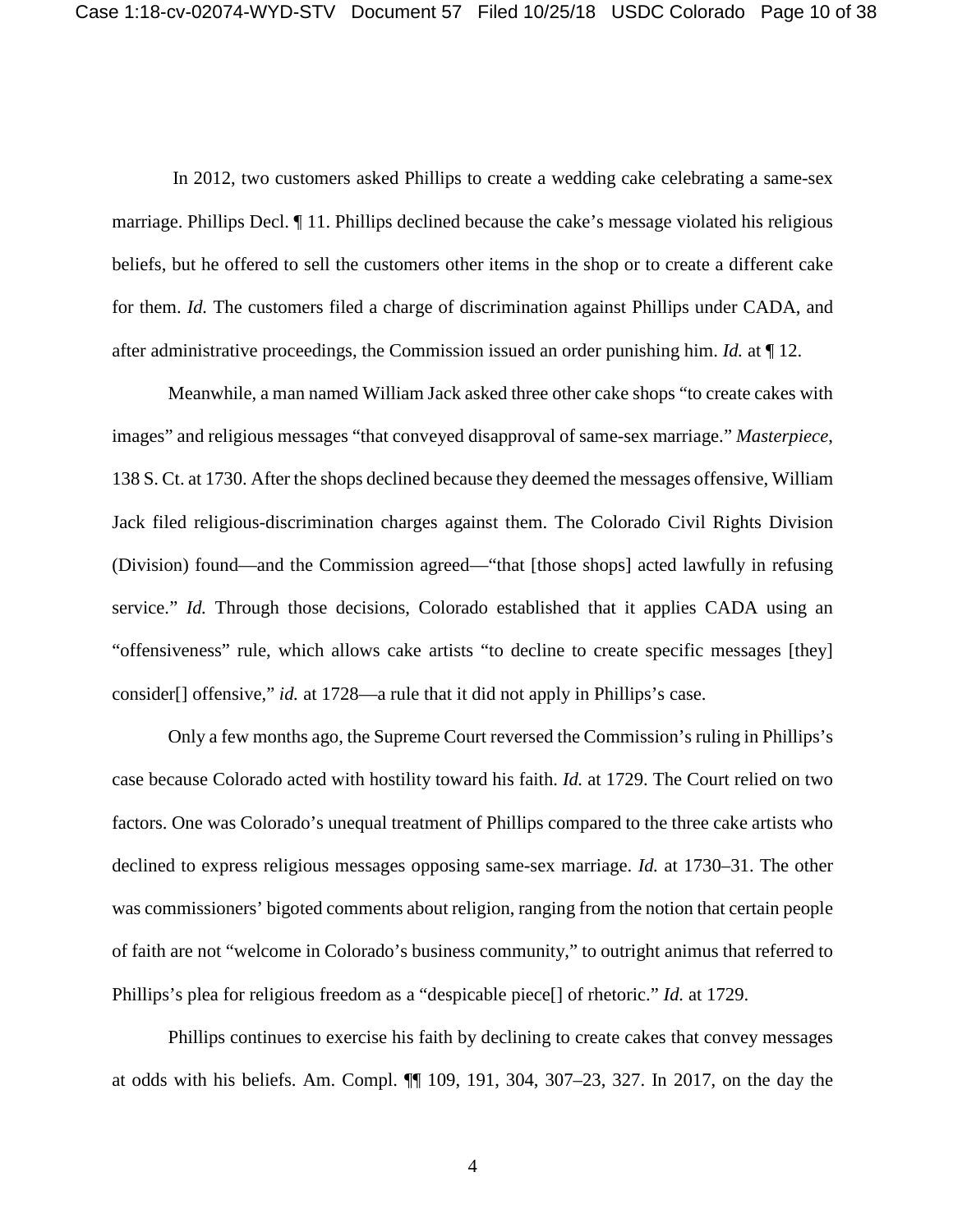Supreme Court announced that it would hear Phillips's case, a Colorado attorney called Masterpiece Cakeshop and requested a custom cake designed with a pink interior and blue exterior to celebrate the anniversary of a gender transition. *Id.* at  $\P$  184–86. The lawyer said that "the design was a reflection of the fact that [the lawyer] transitioned from male-to-female" and that "the cake was 'to celebrate'" that transition. Ex. 27 at 2.

The shop declined that request not because of who the customer was but because the cake's design expressed messages that conflict with Phillips's faith. Am. Compl. ¶¶ 186–94. The design communicated that sex can be changed and expressed celebration for that idea. Phillips Decl. ¶ 16. But Phillips believes the opposite: that sex is given by God, is biologically determined, and cannot be chosen. *Id.* Masterpiece Cakeshop offered to create a different cake for the lawyer or to sell the lawyer any item available for purchase in the shop. Am. Compl. ¶ 196. After this, the lawyer called the shop at least once and requested a cake celebrating Satan. *Id.* at ¶¶ 311–15.

The lawyer filed a discrimination charge concerning the gender-transition cake, Ex. 24 at 3–4, and the Division issued a probable-cause determination finding that Phillips "violated" CADA, Ex. 27 at 4. On October 9, 2018, the Commission filed a formal complaint claiming that Phillips "denied service to [the lawyer] based on her sexual orientation (transgender status) . . . in a violation of [CADA]." Ex. 28 at 3. The complaint's one-sided rendition of facts is more favorable to the lawyer than even what is recited in the discrimination charge. Am. Compl. ¶¶ 202–04, 232–33. The Commission could have passed on filing its complaint, and the lawyer would have been authorized to file a civil action against Phillips in state court. *Id.* at ¶ 229.

Meanwhile, Phillips has been—and continues to be—hit with a barrage of requests for custom cakes that express messages contrary to his religious beliefs. *Id.* at ¶¶ 304, 327–28. Four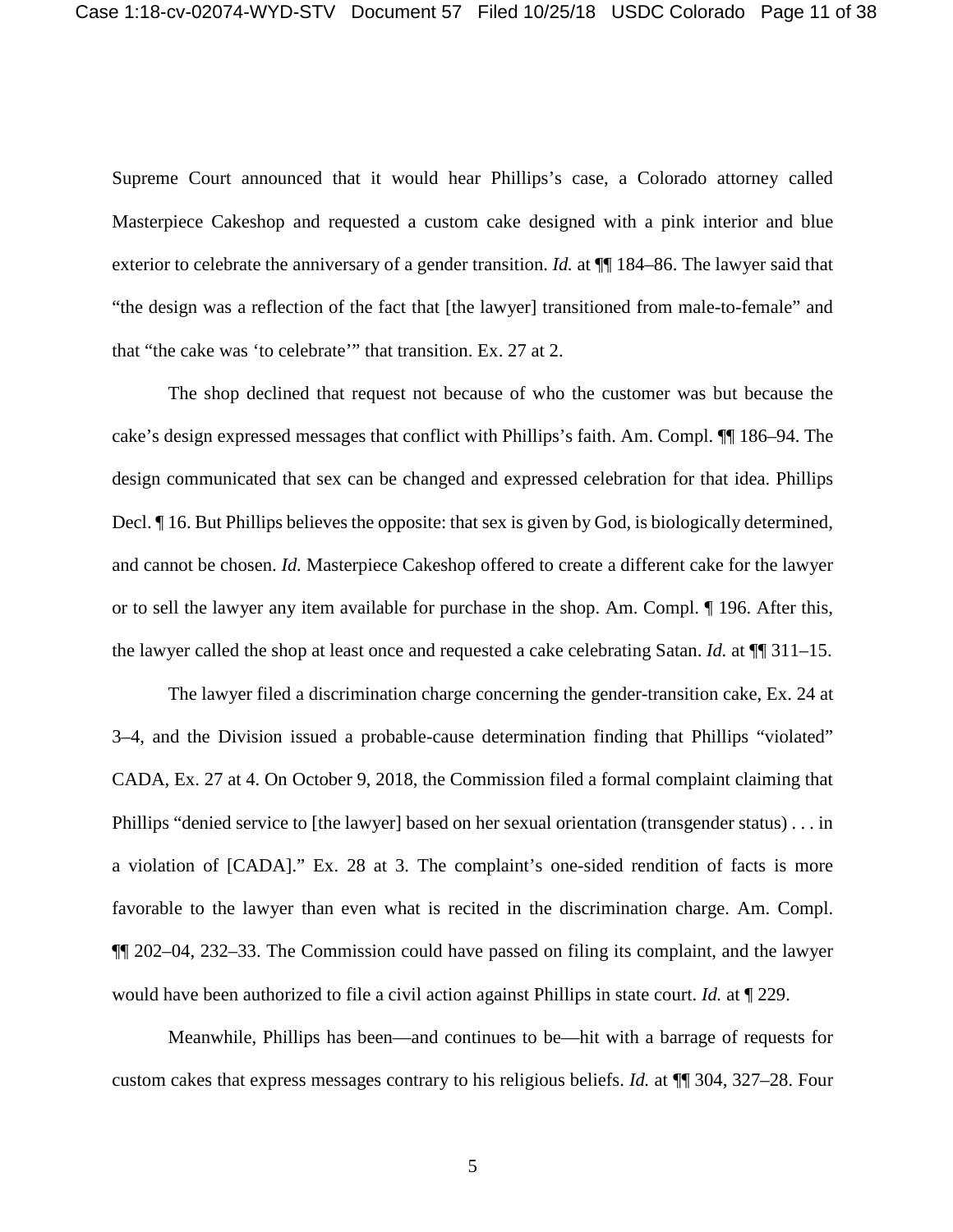of those requests, at least one of which came from the same lawyer who requested the gendertransition cake, *id.* at ¶ 313, sought cakes celebrating or otherwise supporting Satan: (1) a "red and black" design with "an upside down cross, under the head of Lucifer," *id.* at ¶ 308; (2) a "red and black theme and an image of Satan smoking marijuana," *id.* at ¶ 315; (3) a topper with Satan "licking a . . . black Dildo," *id.* at ¶ 318; and (4) "a pentagram" design, *id.* at ¶ 320. Colorado interprets CADA to forbid Phillips from declining these requests. *Id.* at ¶ 325. When discussing this case, Governor Hickenlooper said that "just because you don't agree with someone's religion," you should not "be able to deny them service." Ex. 22 at 8.

Facing Colorado's intolerance and the threat of losing his livelihood, Phillips has begun, and plans to continue, communicating about Colorado's mistreatment of him. Am. Compl. ¶¶ 266–67. He also wants to inform the public about the kinds of messages he cannot express like messages celebrating Satan or the idea that sex can be changed—and the religious reasons why. *Id.* at ¶¶ 268–70. But CADA's publication bans bar Phillips, with threat of jail time, from announcing that he will decline certain requests or from making some feel "unwelcome." Colo. Rev. Stat. §§ 24-34-601(2)(a), 24-34-701, 24-34-705. Colorado interprets those bans to prohibit Phillips from communicating that he cannot create expressive cakes like the satanic and gendertransition cakes, which has caused him to chill his speech. Am. Compl. ¶¶ 270–71, 278–81.

Colorado's hostility toward Phillips since 2012 has been blatant. Past and current commissioners, all appointed by Governor Hickenlooper and many of whom are connected with an advocacy group—One Colorado—that consistently opposes Phillips, have openly expressed their disapproval of Phillips's religious beliefs and exercise. In 2013, when tweeting about Phillips's first case, past Commissioner Heidi Hess, a current field organizer for One Colorado,

6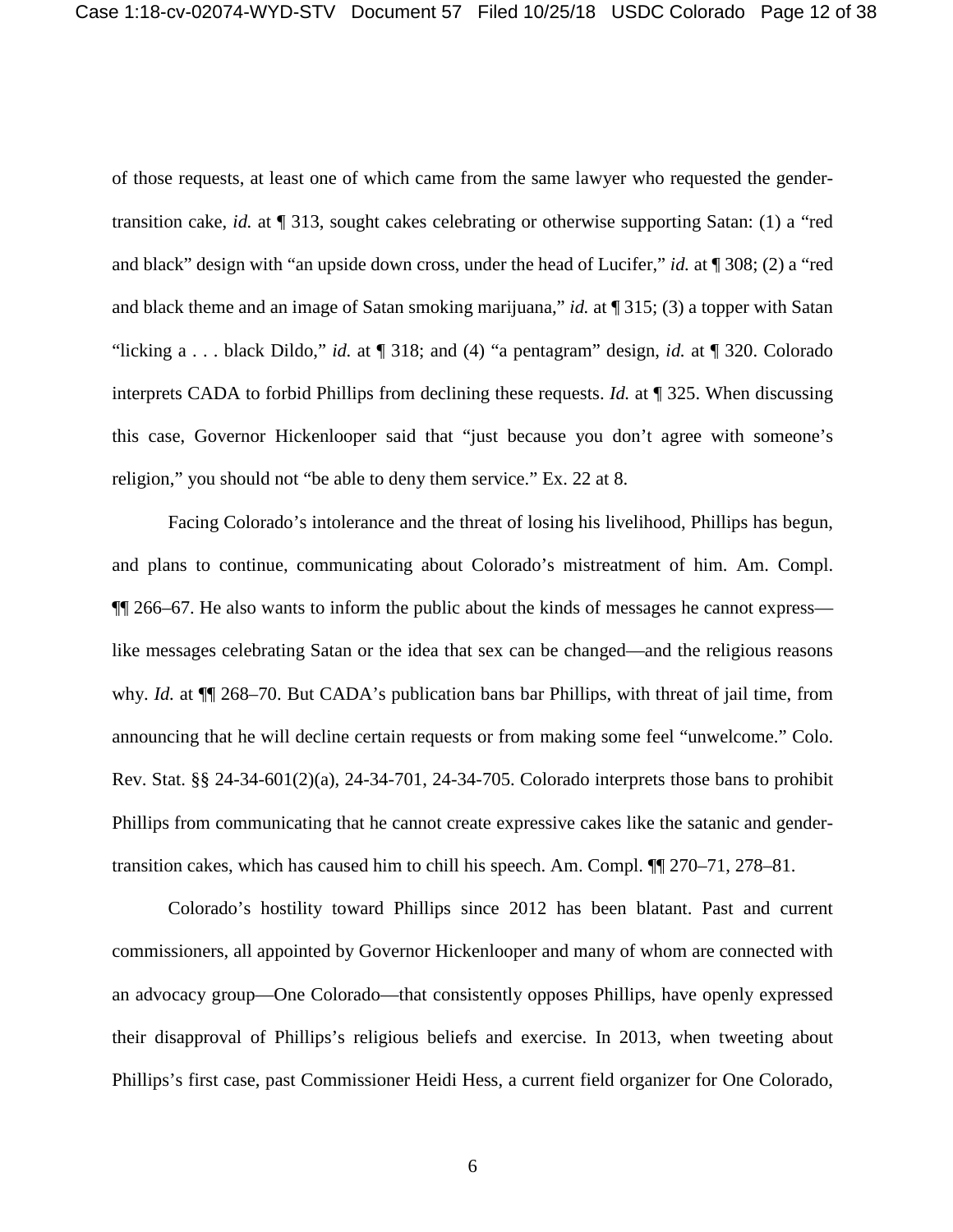wrote: "Freedom OF religion does NOT mean freedom FOR YOUR religion." *Id.* at  $\P$  155–56; Ex. 16 at 2. When Hess's term expired, the Governor felt so strongly about keeping her that he attempted to override senate opposition. Am. Compl. ¶ 157. Also, past Commissioner Diann Rice referred to Phillips's reliance on his faith as a "despicable piece[] of rhetoric" akin to "defenses of slavery and the Holocaust," and past Commissioner Raju Jairam said that Phillips "cannot act on his religious beliefs 'if he decides to do business in the state,'" *Masterpiece*, 138 S. Ct. at 1729—a sentiment agreed with by Katina Banks, another former commissioner and former One Colorado board member. Am. Compl. ¶¶ 147–53.

Without discovery or responses to public-records requests, Phillips has already learned of some current commissioners' opposition—and even animus—toward him. When Commissioner Pocock, a former field coordinator for One Colorado, discussed Phillips's first case in a series of 2013 tweets with Hess, she referred to Phillips as the "cake hater." *Id.* at ¶ 259; Ex. 12 at 5. And Commissioner Aragon, a former One Colorado board member and selfdescribed "LGBT activist," posted a Facebook comment referencing the Supreme Court arguments in Phillips's first case with an image of the White House lit up in rainbow colors. Am. Compl. ¶¶ 260–62; Ex. 10 at 2; Warner Decl. ¶ 13. Aragon also serves with another group, the National LGBTQ Task Force, that filed an amicus brief against Phillips. Am. Compl. ¶ 261; Exs. 3–4; Ex. 10 at 3. So despite commissioner changeover, the anti-Phillips sentiment remains.

## **ARGUMENT**

<span id="page-12-0"></span>A party seeking a preliminary injunction must show: (1) a likelihood of success on the merits, (2) irreparable harm, (3) the balance of equities favors an injunction, and (4) an injunction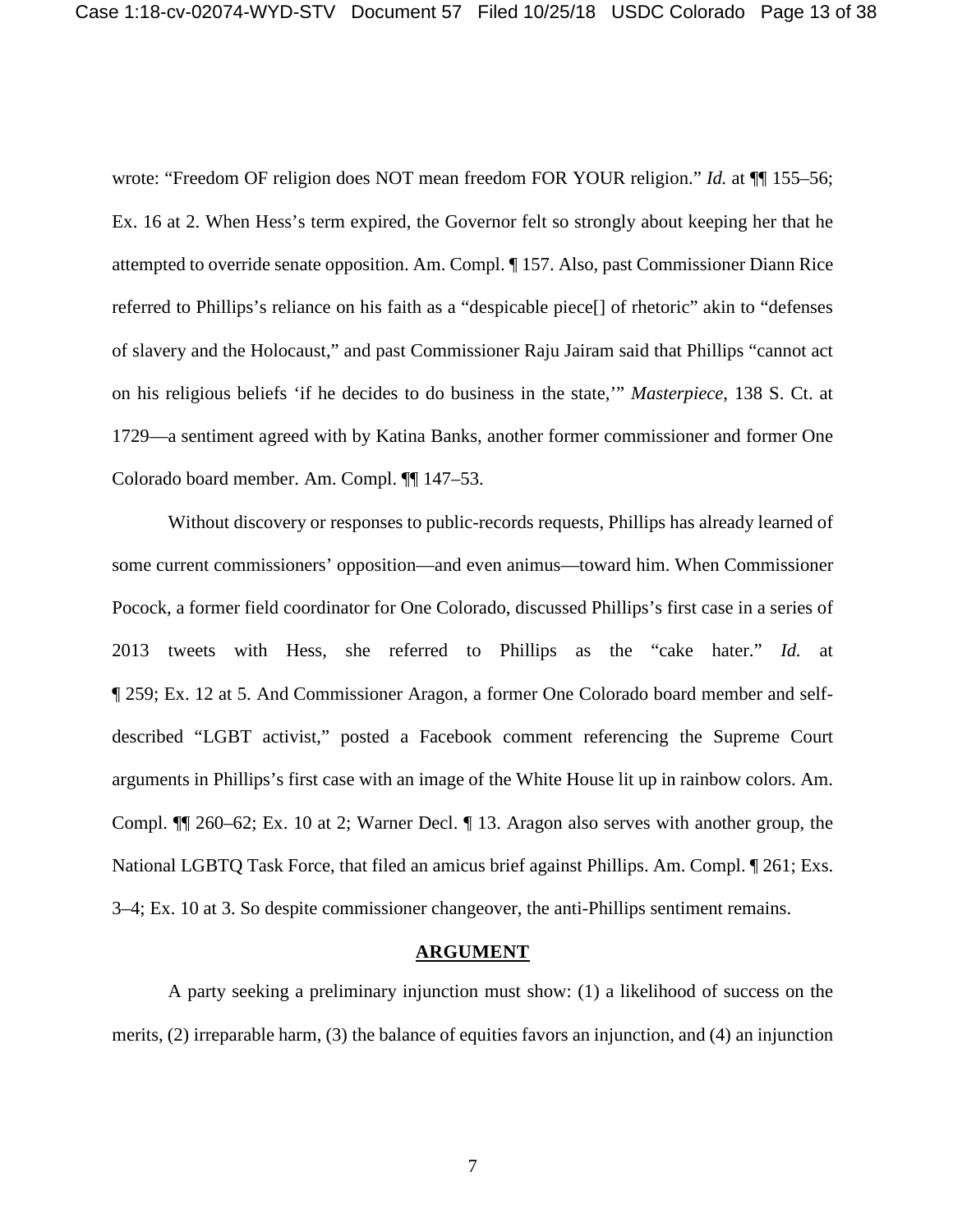is consistent with the public interest. *Derma Pen, LLC v. 4EverYoung Ltd.*, 773 F.3d 1117, 1119 (10th Cir. 2014). All four requirements are satisfied here.

#### <span id="page-13-0"></span>**I. Phillips is likely to succeed on the merits of his claims.**

Phillips raises a free-exercise, free-speech, and due-process claim in support of the requested preliminary injunction. He is likely to succeed on each of those claims.

#### **A. Phillips is likely to succeed on his free-exercise claim.**

<span id="page-13-1"></span>State action "that is not neutral" toward religion "or not of general application must undergo the most rigorous of scrutiny." *Church of the Lukumi Babalu Aye, Inc. v. City of Hialeah*, 508 U.S. 520, 546 (1993). Government fails to act neutrally when enforcement officials manifest open hostility toward religious people or religious claims. *Masterpiece*, 138 S. Ct. at 1729–30. And "[o]fficial action that targets religious conduct for distinctive treatment," *Lukumi*, 508 U.S. at 534—including "[a] rule that is . . . discriminatorily applied to religious conduct," *Axson-Flynn v. Johnson*, 356 F.3d 1277, 1294 (10th Cir. 2004)—is neither neutral nor generally applicable. *See also Masterpiece*, 138 S. Ct. at 1730–31. "The Free Exercise Clause bars even '*subtle* departures from neutrality' on matters of religion," and its protection applies "upon even *slight* suspicion that . . . state [actions] stem from animosity to religion or distrust of its practices." *Id.* at 1731 (quoting *Lukumi*, 508 U.S. at 534, 547) (emphasis added). When government hostility toward religion is blatant and egregious, litigants establish a free-exercise violation without needing to satisfy strict scrutiny. *See id.* at 1729–32.

The Supreme Court just said that Colorado violated these principles by acting with "a clear and impermissible hostility" toward Phillips's faith. *Masterpiece*, 138 S. Ct. at 1729. The Court found "indication[s] of hostility" in (1) Colorado's discriminatory enforcement of CADA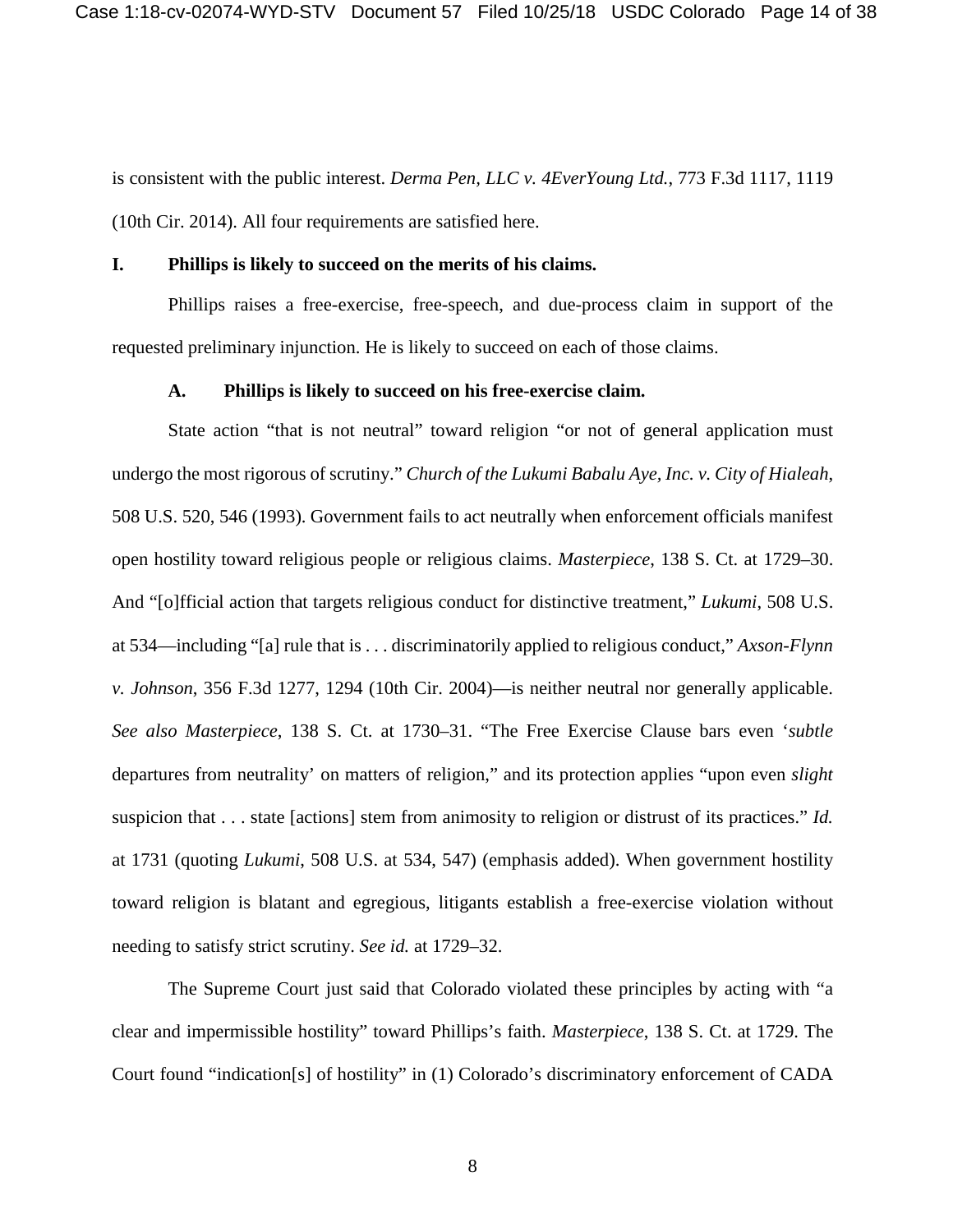against Phillips and (2) commissioners' comments about Phillips, his faith, and religious freedom. *See id.* at 1729–31. Because those infirmities remain, Phillips should prevail.

#### **1. Colorado unequally applies CADA against Phillips.**

<span id="page-14-0"></span>In enforcing CADA, Colorado has created an "offensiveness" rule that allows cake artists "to decline to create specific messages [they] consider[] offensive." *Masterpiece*, 138 S. Ct. at 1728. Colorado applied that rule when approving "the refusal of bakers to create cakes with images that conveyed [religious] disapproval of same-sex marriage." *Id.* at 1730. Yet Colorado discriminates in applying that rule, targeting Phillips for exercising his faith while allowing others to refuse messages that they deem offensive. This "difference in treatment between Phillips[]" and other cake artists is an "indication of hostility" toward Phillips's religious beliefs. *Id.* at 1730.

The Supreme Court has already held that Colorado applies that rule to discriminate against Phillips. *Id.* at 1730–31. The Court was concerned not only that Colorado punished Phillips while absolving others, but also that it analyzed Phillips's case differently. *Id.* Using an offensiveness rule to treat Phillips worse demeaned his faith by "elevat[ing] one view of what is offensive over another," which "itself sends a signal of official disapproval of [his] religious beliefs." *Id.* at 1731.

Colorado's actions following *Masterpiece* confirm its practice of unequally applying CADA. When Phillips declined to create the requested gender-transition and satanic cakes, he did so not because of the person who requested them but because he considered the messages that they would have conveyed offensive to his faith. Am. Compl. ¶¶ 191–94, 307–24. Yet Colorado maintains that Phillips may not decline those requests. Governor Hickenlooper said as much when he remarked, in reference to this case, that "just because you don't agree with someone's religion," you should not "be able to deny them service." Ex. 22 at 8. And the Commission has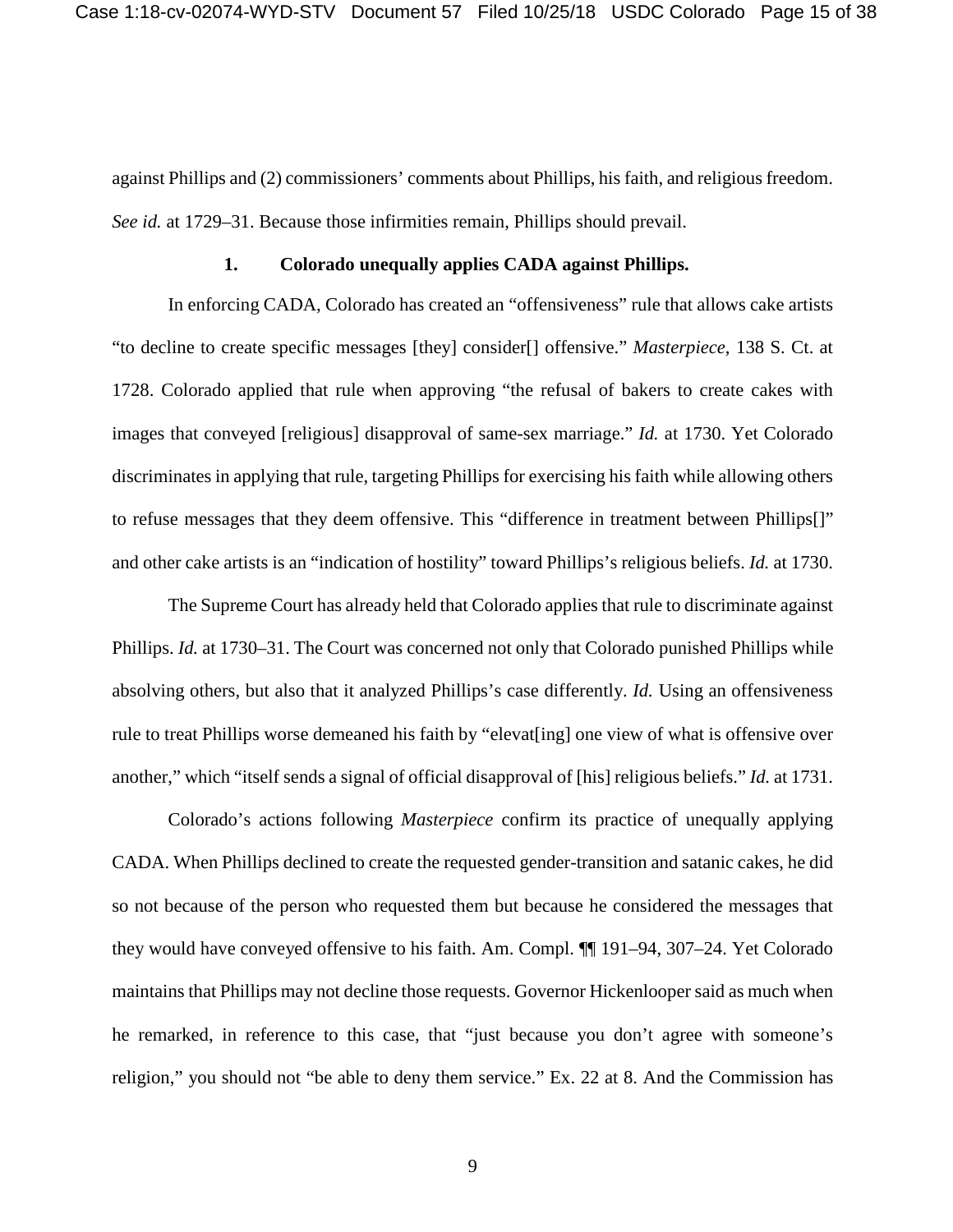issued a formal complaint insisting that Phillips violated CADA by declining to create the gendertransition cake. Ex. 28 at 3.

Three factors highlight the unequal treatment. First, Colorado told the Supreme Court that cake artists may decline cakes with designs, themes, and symbols—including those that are pro-LGBT—that convey messages offensive to their conscience. Ex. 31 at 35 ("Under the Act, Phillips is free . . . to *decline* to sell cakes with 'pro-gay' designs"); *id.* at 25 (Phillips does not violate CADA if he "would not sell a . . . cake with a particular artistic theme," such as a "cake featuring a symbol of gay pride," "to any customer"). The satanic and gender-transition cakes all sought designs, themes, symbols, or images that expressed messages. Leaving no doubt about this, the lawyer who requested the gender-transition cake told Masterpiece Cakeshop that "the design was a reflection of the fact that [the lawyer] transitioned from male-to-female" and that "the cake was 'to celebrate'" that transition. Ex. 27 at 2. And Colorado has acknowledged that the shop declined that request because Phillips does not want to create designs conveying that sex (male or female) is not "immutable." *Id.* at 3. By ignoring what it told the Supreme Court and prosecuting Phillips anyway, Colorado confirms its double-standard.

Second, Colorado continues its inconsistent reasoning when applying CADA to Phillips. The cake shops that declined the religious messages opposing same-sex marriage did not violate CADA, Colorado explained, because each of them "was willing to sell other products . . . to the prospective customers." *Masterpiece*, 138 S. Ct. at 1730. But in Phillips's first case, "the Commission dismissed [his] willingness to sell [other cakes] to gay and lesbian customers as irrelevant." *Id.* Similarly, both the Division and Commission have ignored that Masterpiece Cakeshop told the lawyer who requested the gender-transition cake that the lawyer "is welcome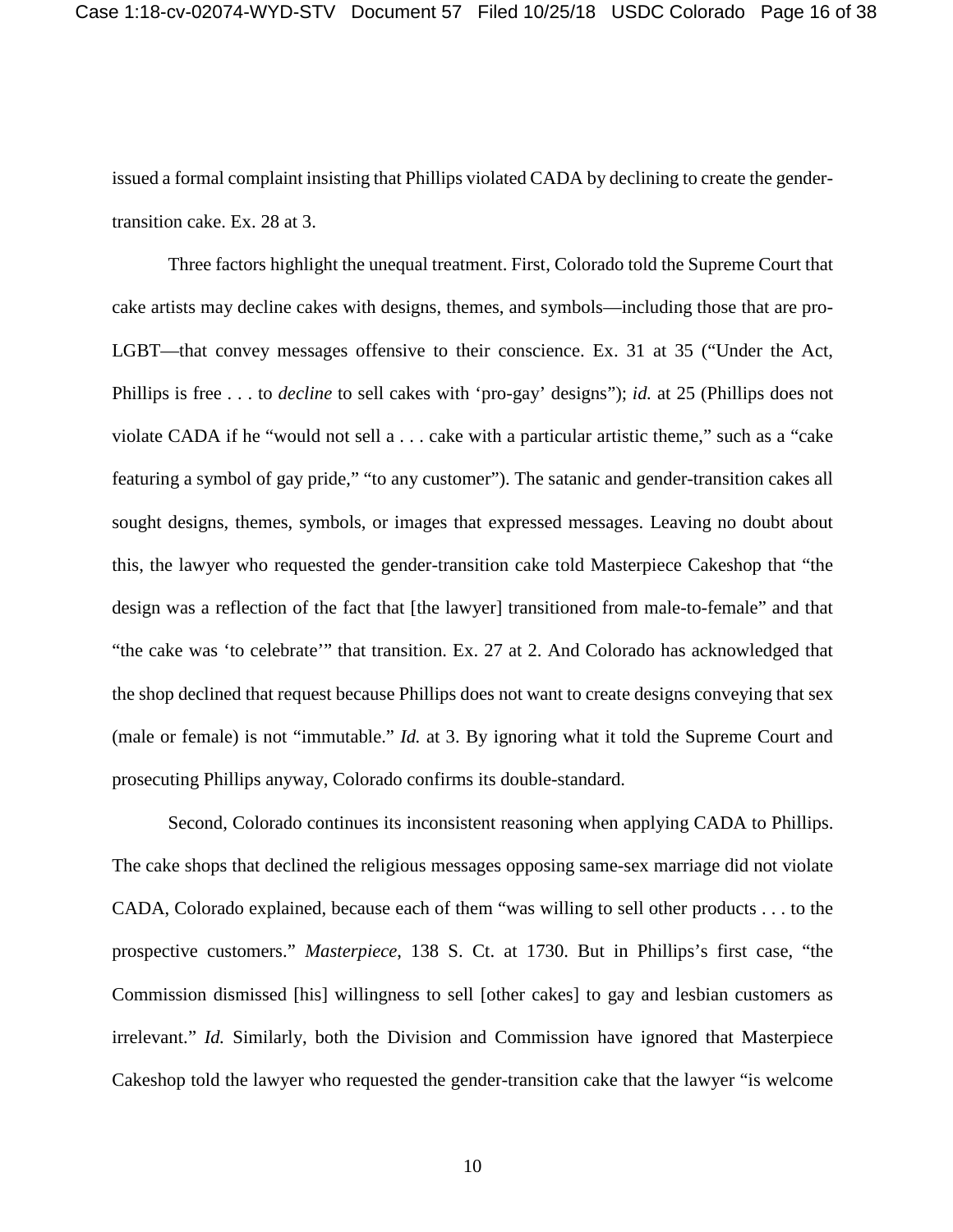to purchase any of the cake shop's premade items or obtain a different custom cake." Ex. 25 at 3; *see also id.* at 6. This disparate analysis is exactly what the Supreme Court condemned.

Third, while Colorado defers to the message-based objections of cake artists whose views it likes, it ignores state law and "*presume[s]*" that Phillips violates CADA when he declines to express certain messages that offend his faith. *Masterpiece*, 138 S. Ct. at 1736–37 (Gorsuch, J., concurring); *see* Colo. Rev. Stat. § 24-34-305(3) (requiring "the commission" and "division" to "presume that the conduct of [the accused] is not unfair or discriminatory"). When the cake artists who were asked to criticize same-sex marriage objected to religious "wording and images," Colorado accepted that and did not presume a violation. *Masterpiece*, 138 S. Ct. at 1730. But when Phillips objected to the gender-transition cake because the design admittedly communicated celebration for the view that sex is not "immutable," Colorado pointed to that fact alone in finding a CADA violation. Ex. 27 at 3–4. That is the antithesis of equal treatment, and it must stop.

#### **2. Commissioners exhibit bias against Phillips.**

<span id="page-16-0"></span>Commissioners, both past and present, have exhibited hostility toward Phillips and his faith. As the Supreme Court found, past commissioners "endorsed" the "inappropriate and dismissive" "view that religious beliefs cannot legitimately be carried into the public sphere or commercial domain" and that "religious beliefs and persons are less than fully welcome in Colorado's business community." *Masterpiece*, 138 S. Ct. at 1729. Also, one former commissioner—with "no objection" from the others—"disparage[d]" Phillips's religion "by describing it as despicable," "characterizing it as . . . insubstantial," and "compar[ing] [his] invocation of his sincerely held religious beliefs to defenses of slavery and the Holocaust." *Id.*; *see also* Ex. 21 at 4 (that commissioner maintains even now that she "doesn't regret what she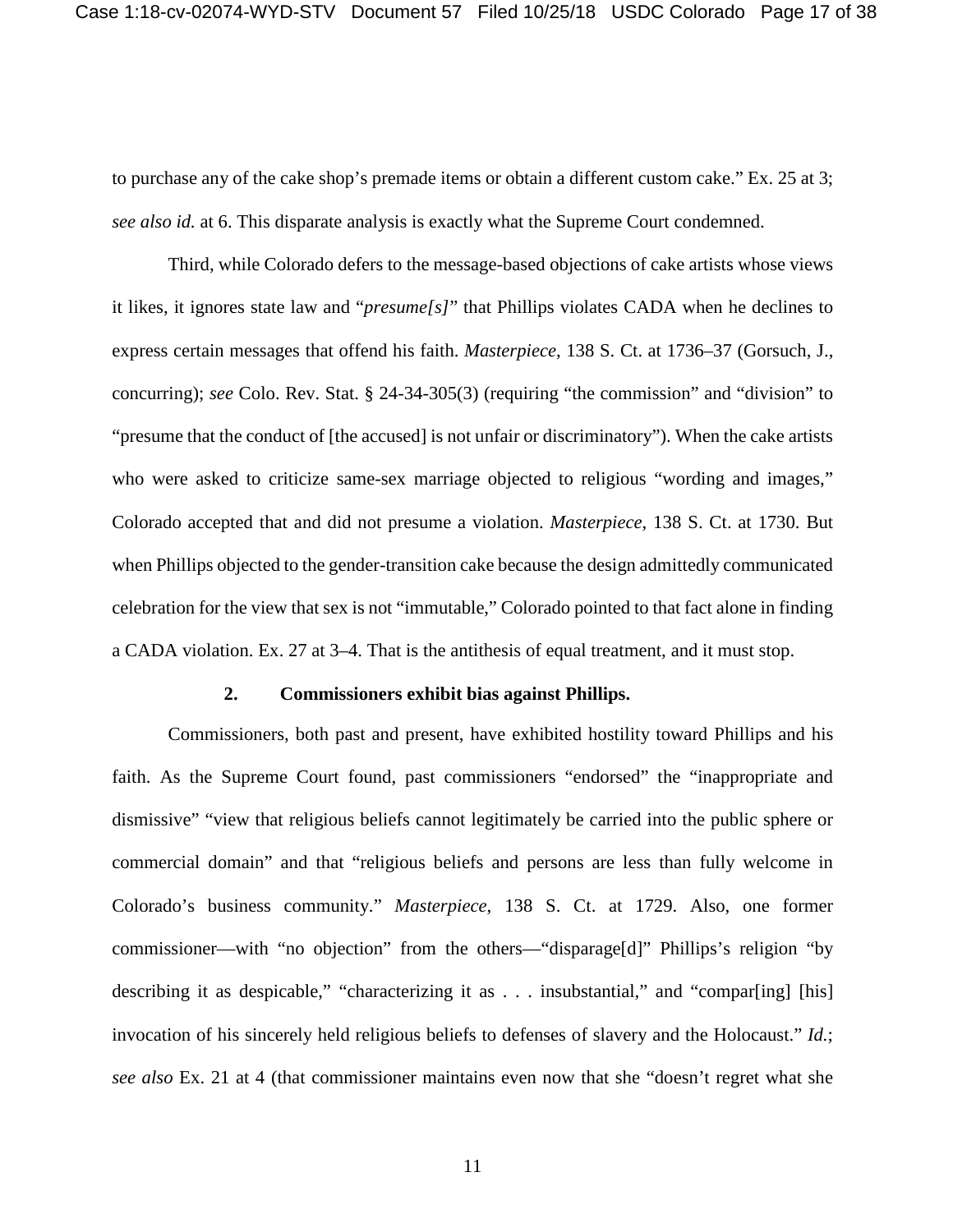said"). And another past commissioner who decided Phillips's first case tweeted that "Freedom OF religion does NOT mean freedom FOR YOUR religion." Ex. 16 at 2.

Colorado has done nothing to disavow or correct the Commission's systemic and deepseated opposition toward Phillips and his faith. Without Phillips having the chance to conduct discovery or even obtain public records, evidence already confirms that it remains. In a brazen show of hostility, Commissioner Pocock publicly referred to Phillips as the "cake hater." Ex. 12 at 5. And Commissioner Aragon demonstrated his personal opposition to Phillips through a rainbow-theme Facebook post about the Supreme Court arguments in Phillips's prior case, Ex. 10 at 2, and his current service with a group—the National LGBTQ Task Force—that filed an amicus brief against Phillips, Exs. 3–4; Ex. 10 at 3. That current commissioners continue to oppose—and express animus toward—Phillips is not surprising. All were selected by the same Governor under the same criteria, *see* Colo. Rev. Stat. § 24-34-303(1)(b)(II)(A), which he used to appoint many who have worked with an advocacy group that opposes Phillips. Commissioner bias against Phillips thus continues. And as in *Masterpiece*, that bias—combined with the unequal treatment—establishes a free-exercise violation without needing to apply strict scrutiny.

## **3. Colorado has created a system of individualized exemptions and has violated a hybrid of rights.**

<span id="page-17-0"></span>At the very least, to defeat Phillips's free-exercise claim, Colorado must satisfy strict scrutiny because it has (1) created a system of individualized exemptions under CADA and (2) violated a hybrid of Phillips's rights. *See Axson-Flynn*, 356 F.3d at 1295 (recognizing that strict scrutiny applies to an "individualized exemption" and "hybrid rights").

First, the government establishes "a system of individualized exemptions" when it applies "a subjective test" on a "case-by-case basis" to assess whether particular conduct is forbidden. *Id.*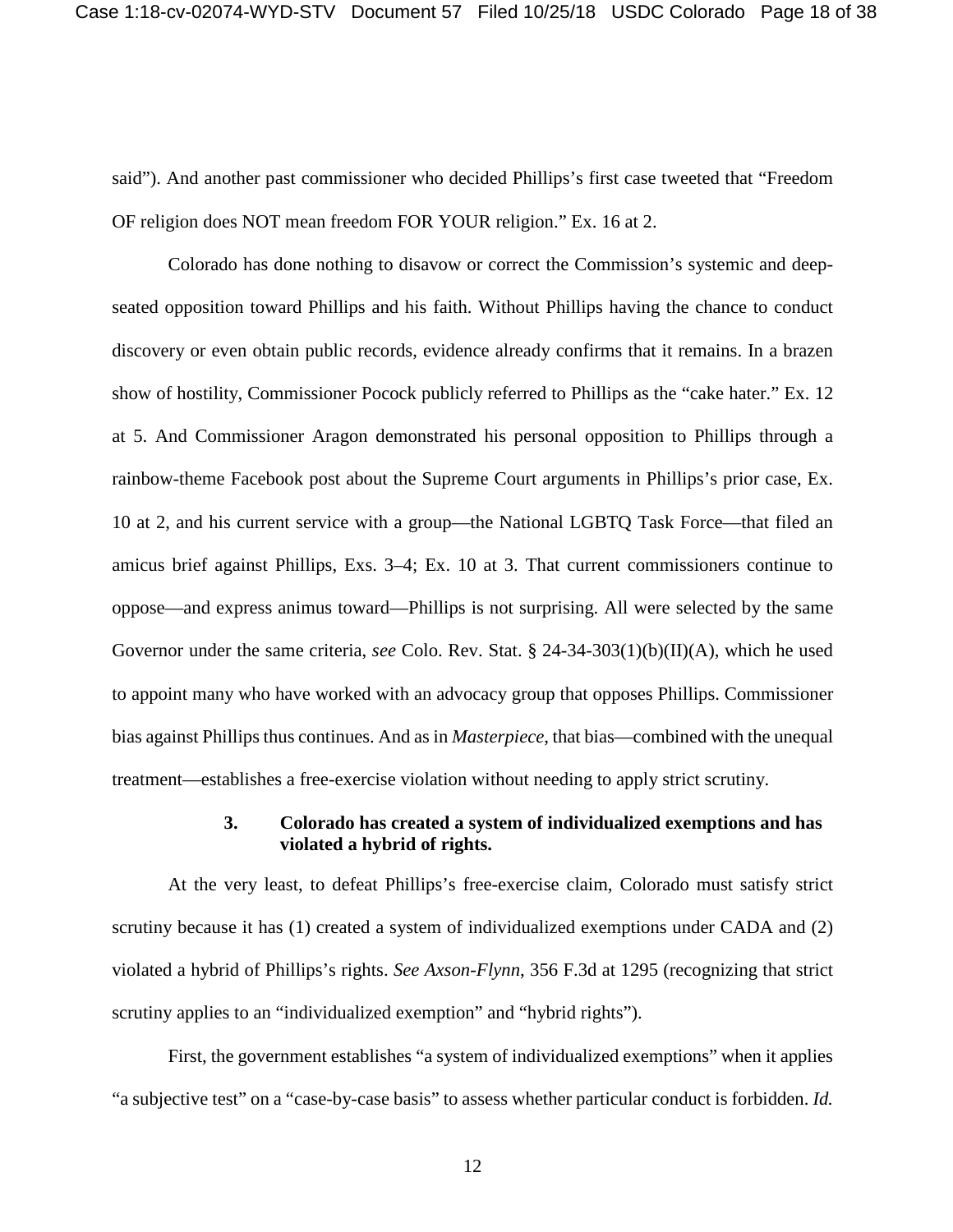at 1297. The Supreme Court found that a subjective "good cause" standard is an individualized exemption. *Emp't Div. v. Smith*, 494 U.S. 872, 884 (1990). And the Tenth Circuit said that affording an exemption to one person suffices. *Axson-Flynn*, 356 F.3d at 1298–99. Colorado's offensiveness rule rests on a subjective and viewpoint-discriminatory standard that invites Colorado to consider the facts of each case. *Matal v. Tam*, 137 S. Ct. 1744, 1756 n.5, 1763 (2017) (plurality) (standard based on offensiveness is "highly subjective" and discriminates based on "viewpoint"). And as the prior cases with cake artists show, Colorado applies that rule on a caseby-case basis to reach disparate results. That amounts to a system of individualized exemptions.

Second, the "hybrid rights" doctrine applies "when a free exercise claim is coupled with some other constitutional claim (such a free speech claim)." *Axson-Flynn*, 356 F.3d at 1295. A plaintiff must "show that the companion constitutional claim is 'colorable,'" which requires "a fair probability or likelihood, but not a certitude, of success on the merits." *Id.* at 1297. Because Phillips has a strong likelihood of success on his other claims discussed below, the hybrid-rights doctrine demands strict scrutiny, which, as explained below, Colorado cannot satisfy.

#### **B. Phillips is likely to succeed on his free-speech claim.**

<span id="page-18-0"></span>The Free Speech Clause protects "both the right to speak freely and the right to refrain from speaking." *Wooley v. Maynard*, 430 U.S. 705, 714 (1977). Colorado violates those rights (1) by compelling Phillips to create unwanted expression and (2) by restricting his desired speech.

## **1. Colorado applies CADA to unlawfully compel expression.**

<span id="page-18-1"></span>"Compelling individuals to mouth support for views they find objectionable violates [a] cardinal constitutional command" and is "universally condemned." *Janus v. Am. Fed'n of State, Cty., and Mun. Emps., Council 31*, 138 S. Ct. 2448, 2463 (2018). That rule forbids Colorado from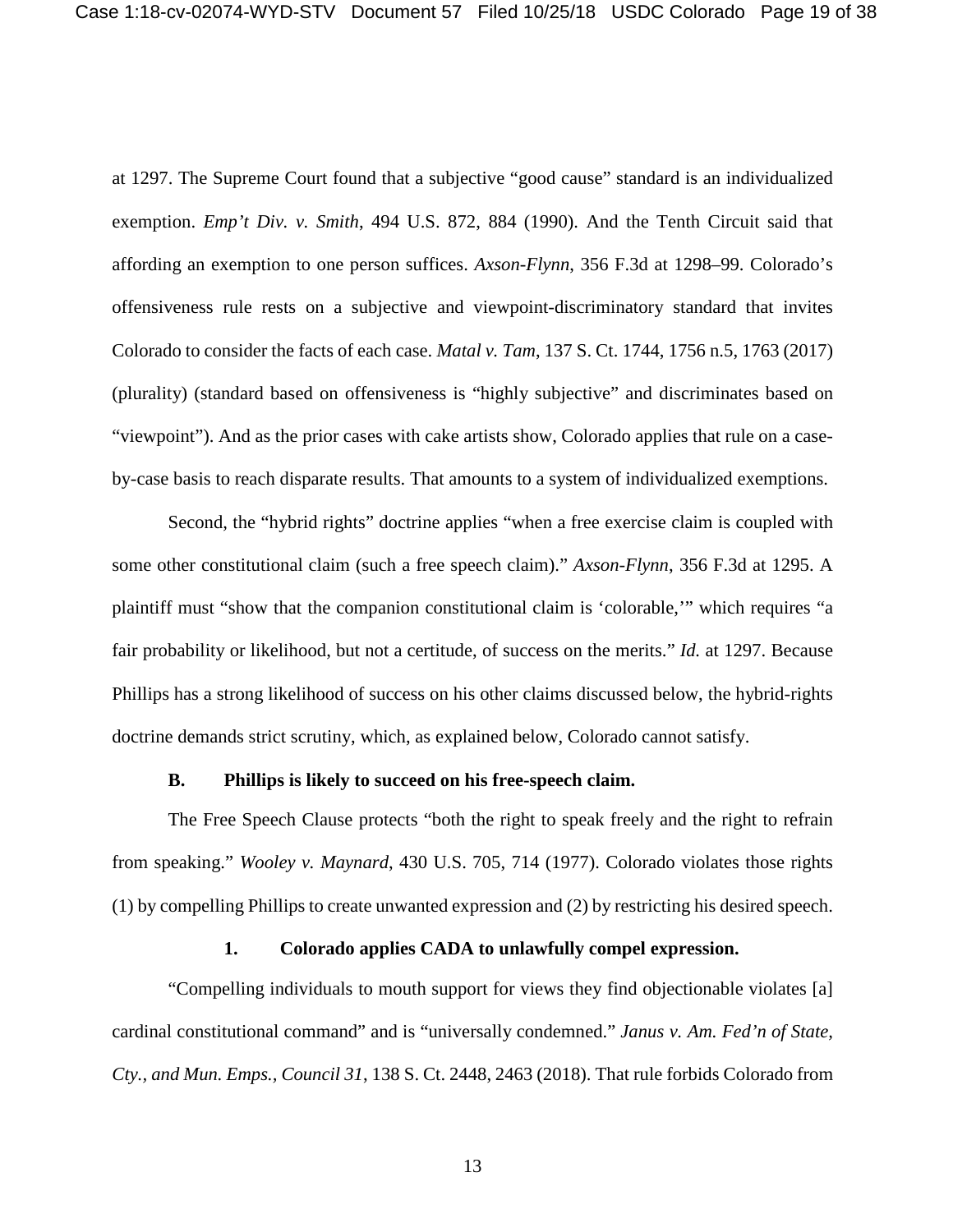forcing citizens to express messages they deem objectionable or from punishing them for declining to express such messages. *See Pac. Gas and Elec. Co. v. Pub. Utils. Comm'n of Cal.*, 475 U.S. 1, 20–21 (1986) (*PG&E*) (plurality) (business cannot be forced to include another's speech in its mailing); *Wooley*, 430 U.S. at 717 (citizens cannot be forced to display state motto on license plate); *Miami Herald Publ'g Co. v. Tornillo*, 418 U.S. 241, 258 (1974) (newspaper cannot be forced to print politician's writings); *W. Va. State Bd. of Educ. v. Barnette*, 319 U.S. 624, 642 (1943) (students cannot be forced to recite pledge or salute flag). Not even publicaccommodation laws like CADA can override this freedom. *See, e.g.*, *Hurley v. Irish-Am. Gay, Lesbian & Bisexual Grp. of Bos.*, 515 U.S. 557, 572–73 (1995) (parade organizers cannot be forced to include LGBT group's message); *Boy Scouts of Am. v. Dale*, 530 U.S. 640, 659 (2000) (Boy Scouts cannot be forced to keep leader who contradicts group's messages).

The right to be free from compelled speech protects conscience by shielding "the sphere of intellect" and the "individual freedom of mind." *Wooley*, 430 U.S. at 714–15. It ensures that the government cannot force individuals to be "instrument[s] for fostering public adherence to an ideological point of view [they] find[] unacceptable." *Id.* at 715. And it protects "individual dignity," *Cohen v. California*, 403 U.S. 15, 24 (1971), because "[f]orcing free and independent individuals to [express] ideas they find objectionable"—to "betray[] their convictions" in that way—"is always demeaning," *Janus*, 138 S. Ct. at 2464.

"[T]o make out a valid compelled-speech claim, a party must establish (1) speech; (2) to which he objects; that is (3) compelled by some governmental action." *Cressman v. Thompson*, 798 F.3d 938, 951 (10th Cir. 2015) (*Cressman II*). By requiring Phillips to create the requested satanic and gender-transition cakes, Colorado violates his free-speech rights.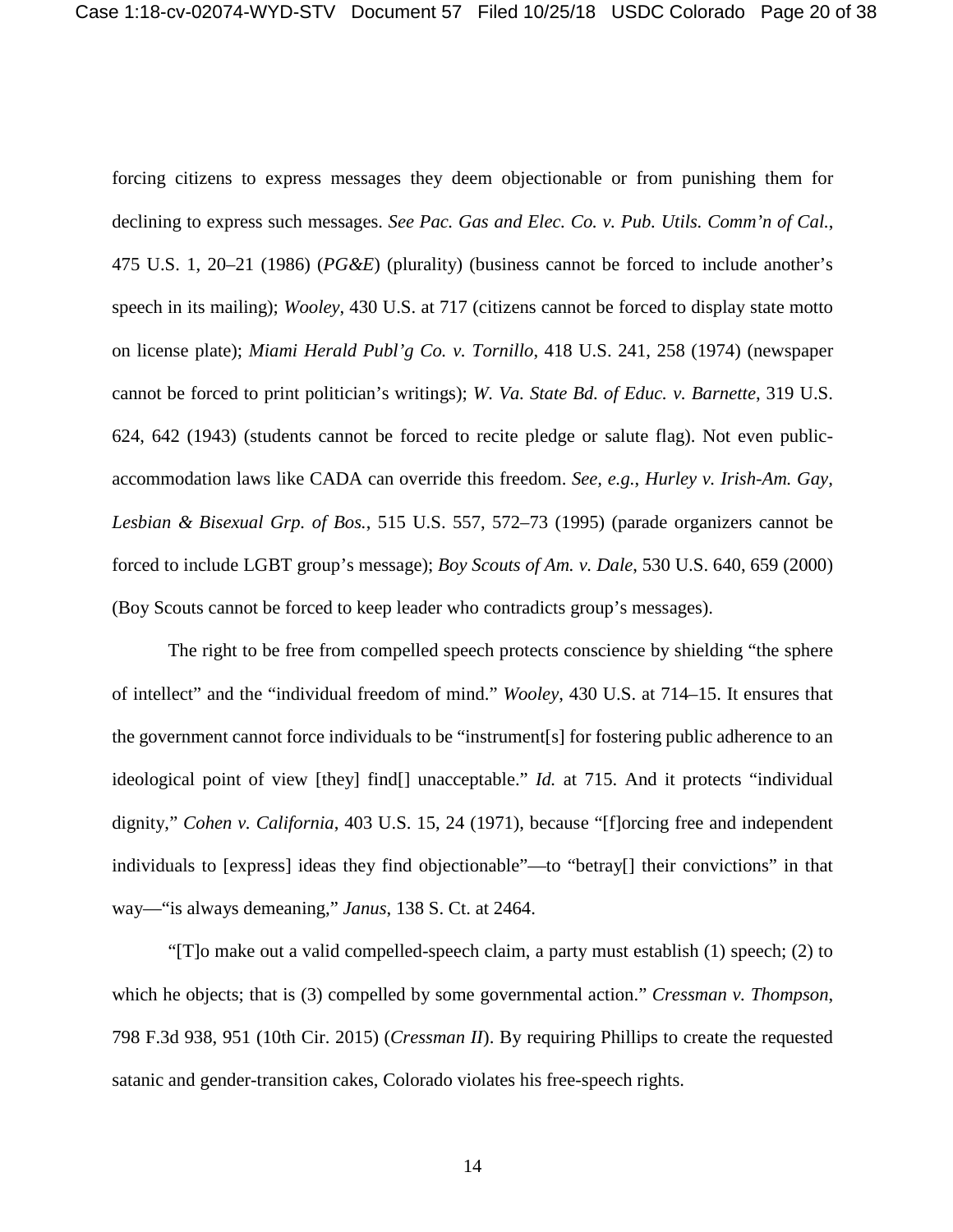### **a. The requested cakes are speech.**

<span id="page-20-0"></span>The requested satanic and gender-transition cakes sought designs, themes, symbols, or images that communicated obviously intended messages. Am. Compl. ¶¶ 186–92, 202–04, 307– 24. They constitute speech, either artistic expression (i.e., pure speech) or symbolic speech.

*Artistic expression.* "[T]he Constitution looks beyond written or spoken words as mediums of expression," *Hurley*, 515 U.S. at 569, and protects artistic expression as pure speech. "The concept of pure speech is fairly capacious." *Cressman II*, 798 F.3d at 952. It includes "pictures, . . . paintings, drawings, and engravings," "custom-painted clothing," "stained-glass windows," *id.*, and tattoos, *Buehrle v. City of Key West*, 813 F.3d 973, 976 (11th Cir. 2015); *Anderson v. City of Hermosa Beach*, 621 F.3d 1051, 1061 (9th Cir. 2010). The hand-crafted and visually expressive satanic and gender-transition cakes are akin to paintings and sculptures. That Phillips creates using mostly edible materials like icing and fondant rather than ink and clay is of no moment. "[T]he basic principles of freedom of speech . . . do not vary when a new and different medium for communication appears." *Brown v. Entm't Merchs. Ass'n*, 564 U.S. 786, 790 (2011).

Those cakes are a means of expression, on both Phillips's and the customer's part. Phillips uses artistic skills such as designing, painting, and sculpting to create expressive cakes. Am. Compl. ¶¶ 88–93. He intends to and does in fact express messages through those cakes, which is why he declines custom cake requests that convey messages in conflict with his faith. Phillips Decl. ¶ 10. And the customers seeking the satanic and gender-transition cakes also intended messages through their designs and themes. *See Cressman II*, 798 F.3d at 954 (asking whether an image that a compelled speaker objected to displaying was an expressive "act of creativity on the part of legislators" requesting that image). The lawyer who requested the gender-transition cake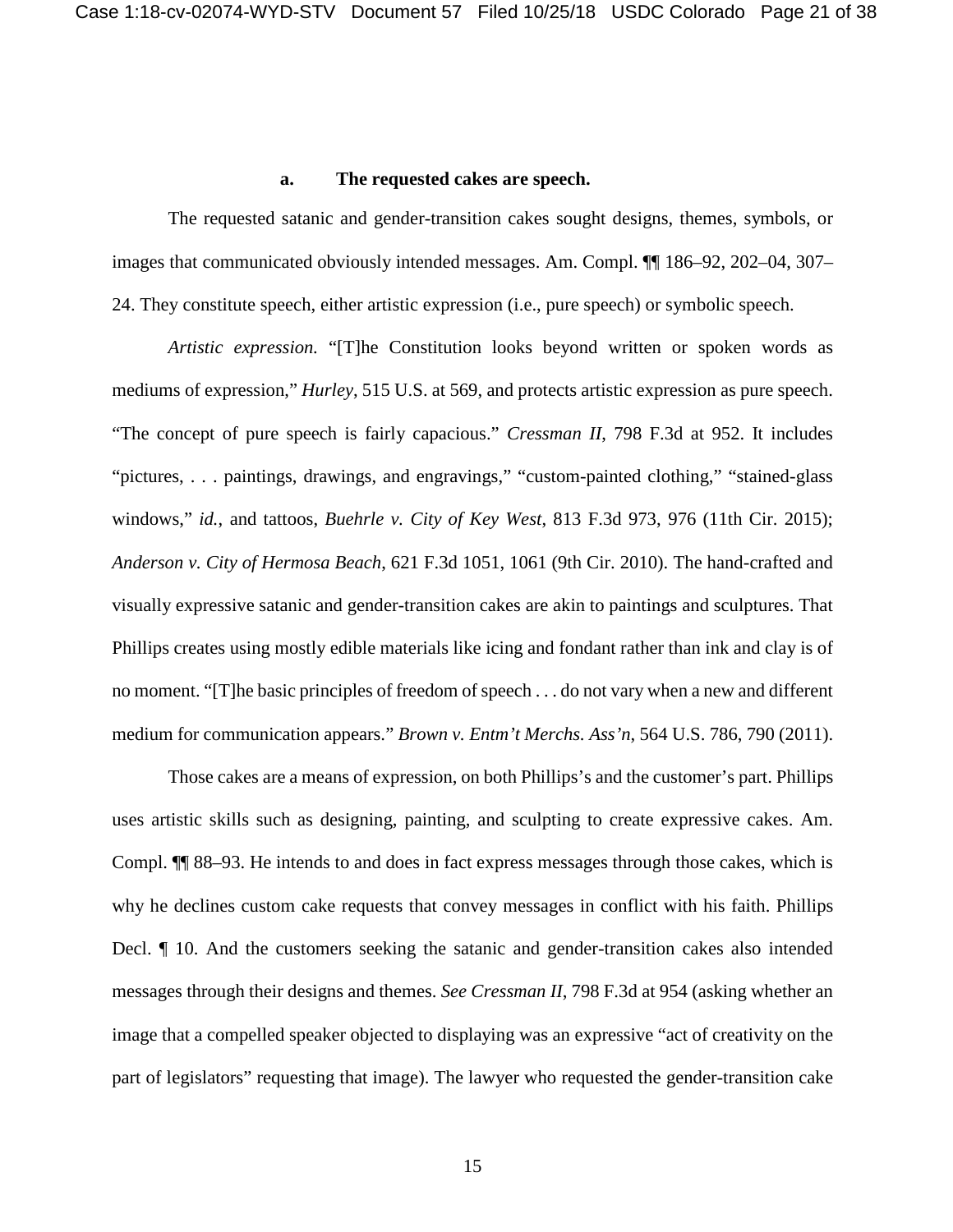said that the pink and blue "design was a reflection of," and intended to celebrate, "the fact that [the lawyer] transitioned from male-to-female." Ex. 27 at 2; *see* Ex. 24 at 4 ("I requested that its color and theme celebrate my transition"). Such a cake is a form of artistic expression.

*Symbolic speech.* At a minimum, the satanic and gender-transition cakes are symbolic speech. Symbolism is an "effective way of communicating ideas," serving as "a short cut from mind to mind." *Barnette*, 319 U.S. at 632. The Supreme Court originally adopted a two-prong test to evaluate whether something is symbolic speech: (1) whether "[a]n intent to convey a particularized message was present"; and (2) whether "the likelihood was great that the message would be understood by those who viewed it." *Texas v. Johnson*, 491 U.S. 397, 404 (1989). *Hurley* later erased the requirement that the message be "particularized." 515 U.S. at 569.

The Tenth Circuit has held that the first prong is satisfied in compelled-speech cases. Since "a compelled speech plaintiff does not *intend* to convey the unwanted messages, but is forced to," the court "view[s] the compulsion aspect of [a] compelled speech claim to satisfy any intent requirement." *Cressman v. Thompson*, 719 F.3d 1139, 1154 n.15 (10th Cir. 2013) (*Cressman I*).

Under the second prong, courts discern the message understood by the reasonable observer who sees the speech. That observer "focuses on context to give meaning to a symbol and is cognizant of . . . the environment in which an expressive act occurs." *Cressman II*, 798 F.3d at 958 (quotation marks and alterations omitted). He knows the "purpose," "motive," and intended "message" of the person who requests the speech. *Id.* at 959–60. Here, the observer of the satanic cakes—bearing images of Satan, devilish color schemes, and satanic symbols—would know that the cakes expressed support for Satan. Am. Compl. ¶ 324. Similarly, those viewing the gender-transition cake—people attending the celebration of the anniversary of the gender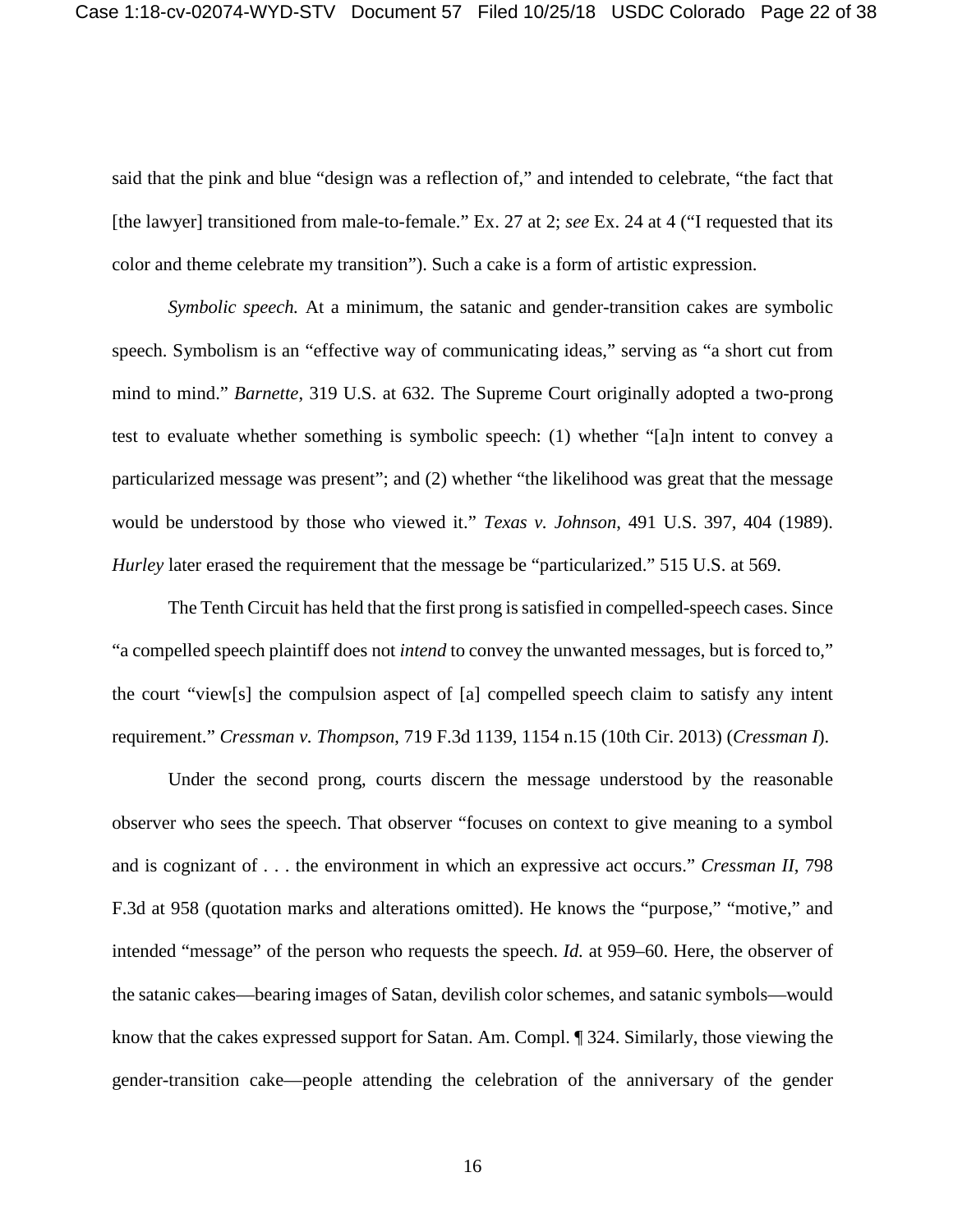transition—would understand that the pink and blue design reflected the gender transition and expressed celebration for that. *Id.* at ¶ 192. The messages of those cakes would have been understood by their viewers and thus constitute symbolic speech.

As the artist who designs, paints, and sculpts the cakes into form, Phillips's role in creating expressive cakes makes him a speaker. People are protected speakers when they create or distribute expression, even if the message originates with others and the speaker earns money. *See Hurley*, 515 U.S. at 569–70 (parade organizers compiling "multifarious voices" are speakers); *Riley v. Nat'l Fed'n of the Blind of N.C.*, 487 U.S. 781, 795–98 (1988) (fundraisers paid to recite customers' messages are speakers); *Wooley*, 430 U.S. at 715 (motorists displaying state motto on license plate are speakers); *Tornillo*, 418 U.S. at 258 (newspapers compiling others' writings are speakers). "Protected artistic expression frequently encompasses a sequence of acts by different parties, often in relation to the same [item]. The First Amendment protects the artist who [creates] a piece just as surely as it protects" those who request it. *Buehrle*, 813 F.3d at 977; *accord Anderson*, 621 F.3d at 1061–62. That is why tattooists who create what customers request, *id.*; *Buehrle*, 813 F.3d at 976; and "[p]ublishers" who "disseminat[e] the work of others" are protected by the First Amendment, *ETW Corp. v. Jireh Publ'g, Inc.*, 332 F.3d 915, 925 (6th Cir. 2003); *see also Hurley*, 515 U.S. at 574 ("professional publishers").

When Phillips creates a custom cake, he acts much like a painter, sculptor, tattooist, or publisher. He exercises discretion over requests, routinely declining to create cakes that express messages he deems objectionable. Am. Compl. at ¶¶ 109–29, 191, 304–23, 327; Phillips Decl. ¶¶ 8, 17. And once he accepts a request, he collaborates with the client about the best way to convey a desired message, draws a sketch of the cake, sculpts it into form, and decorates it with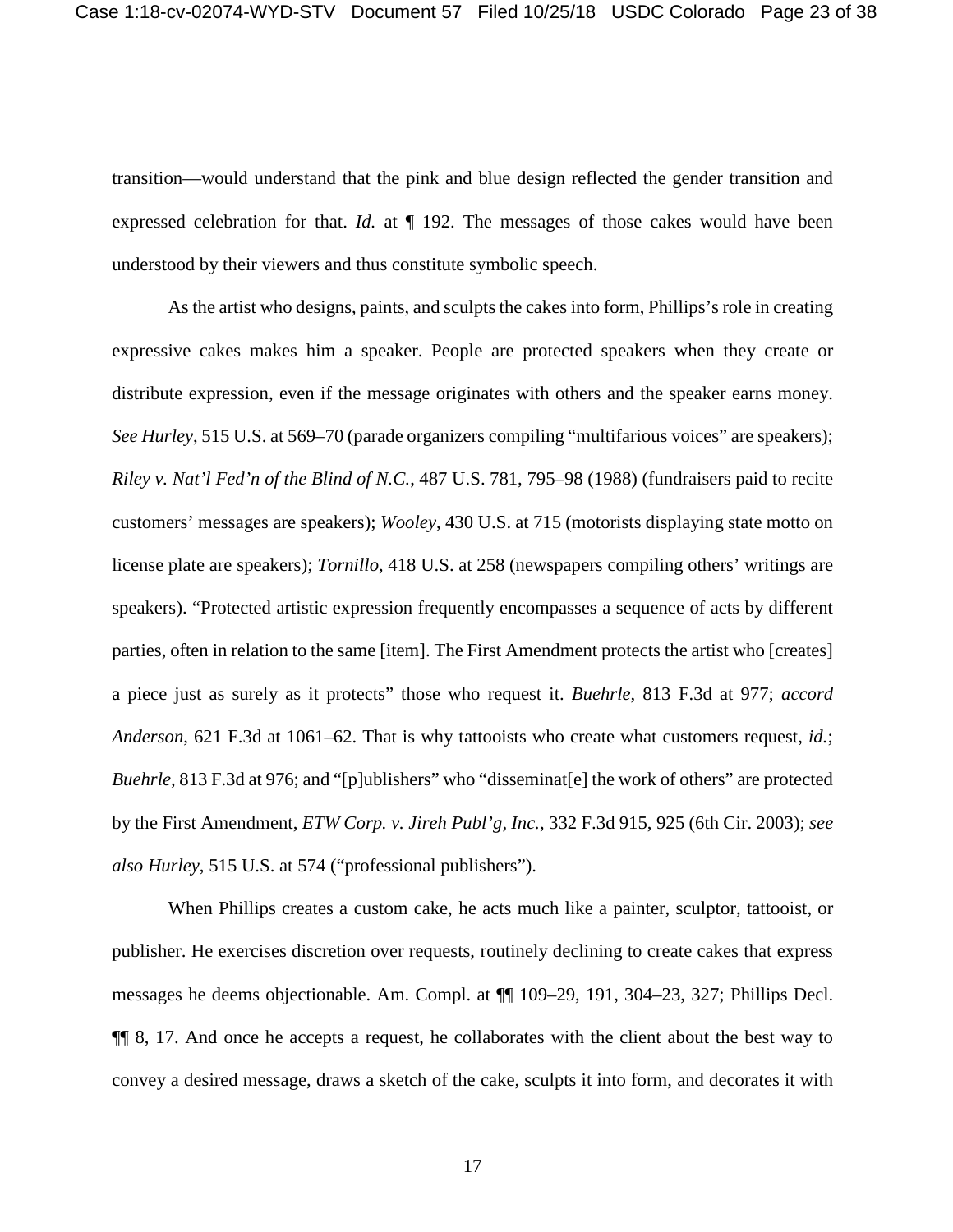painting and sculpting techniques. Am. Compl. ¶¶ 86–94; Phillips Decl. ¶¶ 2–9. His role as an active creator of expressive cakes easily qualifies him as a constitutionally protected speaker.

#### **b. Phillips objects to the requested cakes' messages.**

<span id="page-23-0"></span>The compelled-speech doctrine applies when an individual objects to conveying a message. *Cressman II*, 798 F.3d at 951. It does not apply when someone rejects people simply because of who they are. *Hurley*, 515 U.S. at 572. *Hurley* established this crucial message/person distinction in public-accommodation cases. There, the Court held that the compelled-speech doctrine shielded parade organizers' decision not to express an LGBT group's message through their parade. Critical to the Court's analysis was its recognition that the organizers declined the request because of a "disagreement" with the group's message rather than an "intent to exclude homosexuals as such." *Id.*; *see also Dale*, 530 U.S. at 653 (organizers in *Hurley* did not exclude LGBT group "because of their [members'] sexual orientations," but because of what the group expressed "march[ing] behind a . . . banner"). Because Phillips objects to the messages of the gender-transition and satanic cakes on conscience grounds and would otherwise serve the customers who requested those cakes, compelled-speech principles protect him.

#### **c. Colorado compels speech.**

<span id="page-23-1"></span>The way that Colorado interprets CADA compels Phillips to engage in speech. Colorado is not applying CADA to force Phillips to sell his already-made products, like the cookies available for purchase at his shop, or even to create non-expressive items, such as a plain white sheet cake. It is forcing him to hand-craft custom cakes with designs, symbols, themes, and images that violate his faith. This distinction between a compelled sale of a product and a compelled creation of expression is key to applying the compelled-speech doctrine.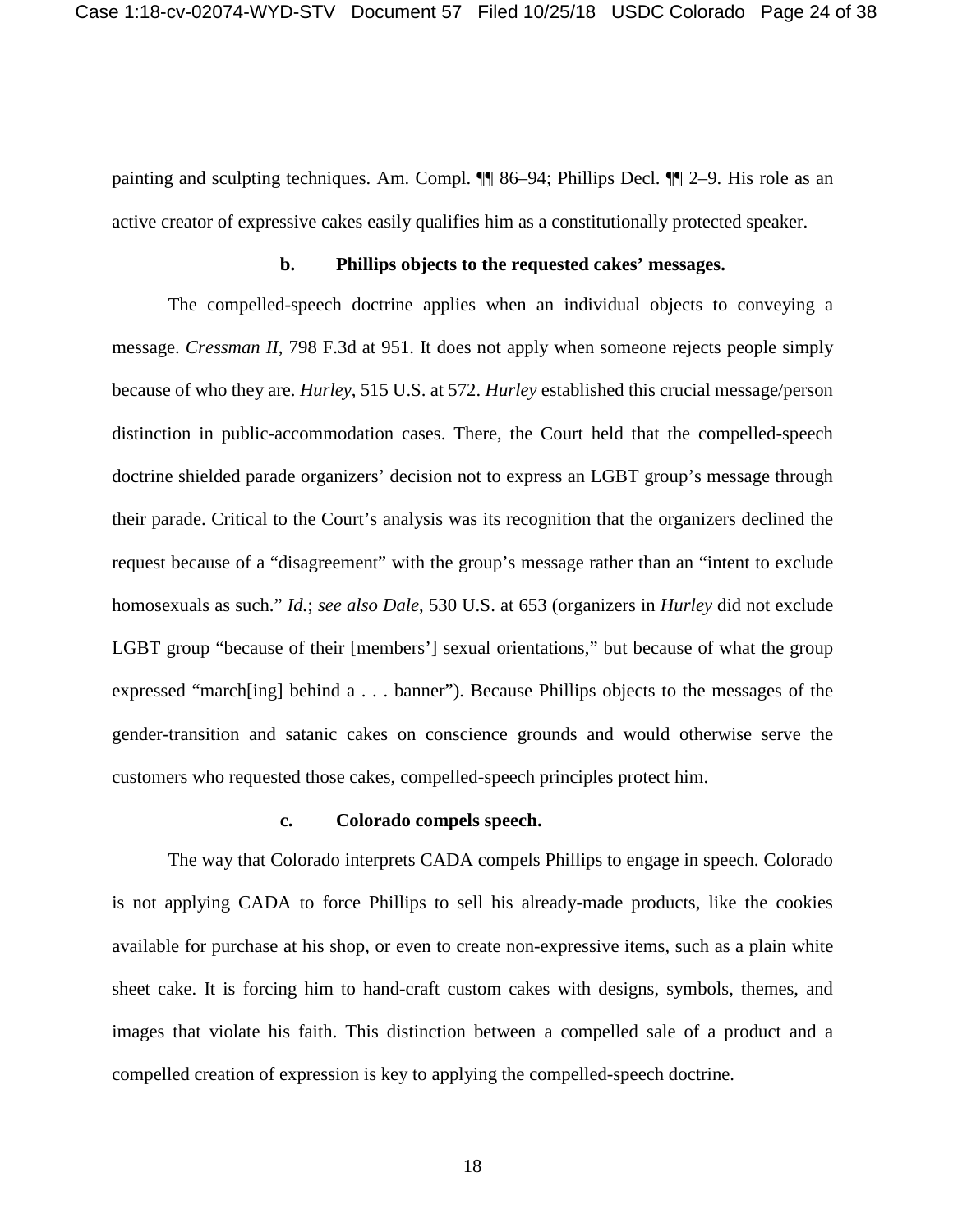Again, *Hurley* is illustrative. Public-accommodation laws like CADA "do not, as a general matter, violate the First or Fourteenth Amendments." *Hurley*, 515 U.S. at 572. They are constitutional "on [their] face" and in the vast majority of their applications. *Id.* But when states apply those laws to "essentially requir[e]" individuals "to alter" their expression—when they are "applied in [that] peculiar way"—compelled-speech principles provide a refuge. *Id.* Since that is how Colorado applies CADA to Phillips, they are violating his free-speech rights.

### **d. Strict scrutiny applies.**

<span id="page-24-0"></span>Forcing Phillips to express unwanted messages requires strict scrutiny for two reasons. First, compelling speech "is always demeaning," *Janus*, 138 S. Ct. at 2464, and justifiable "only on even more immediate and urgent grounds than [compelled] silence," *Barnette*, 319 U.S. at 633. Second, Colorado applies CADA based on both content and viewpoint. *See Reed v. Town of Gilbert*, 135 S. Ct. 2218, 2231 (2015) (strict scrutiny applies when a law is content based).

Colorado's content-based application of CADA occurs in two ways. First, the Supreme Court has recognized—and just reaffirmed this past term—that "[m]andating speech that a speaker would not otherwise make necessarily alters . . . content" and constitutes "a content-based regulation of speech." *Riley*, 487 U.S. at 795; *accord Nat'l Inst. of Family & Life Advocates v. Becerra*, 138 S. Ct. 2361, 2371 (2018) (similar). Applying CADA to force Phillips to craft the satanic and gender-transition cakes mandates expression that he would not otherwise create. It is thus a content-based application of the law.

Second, "regulation of speech is content based if a law applies to particular speech because of the topic discussed or the idea or message expressed." *Reed*, 135 S. Ct. at 2227. In compelledspeech cases, this occurs when state action is triggered, and requires a speaker to express another's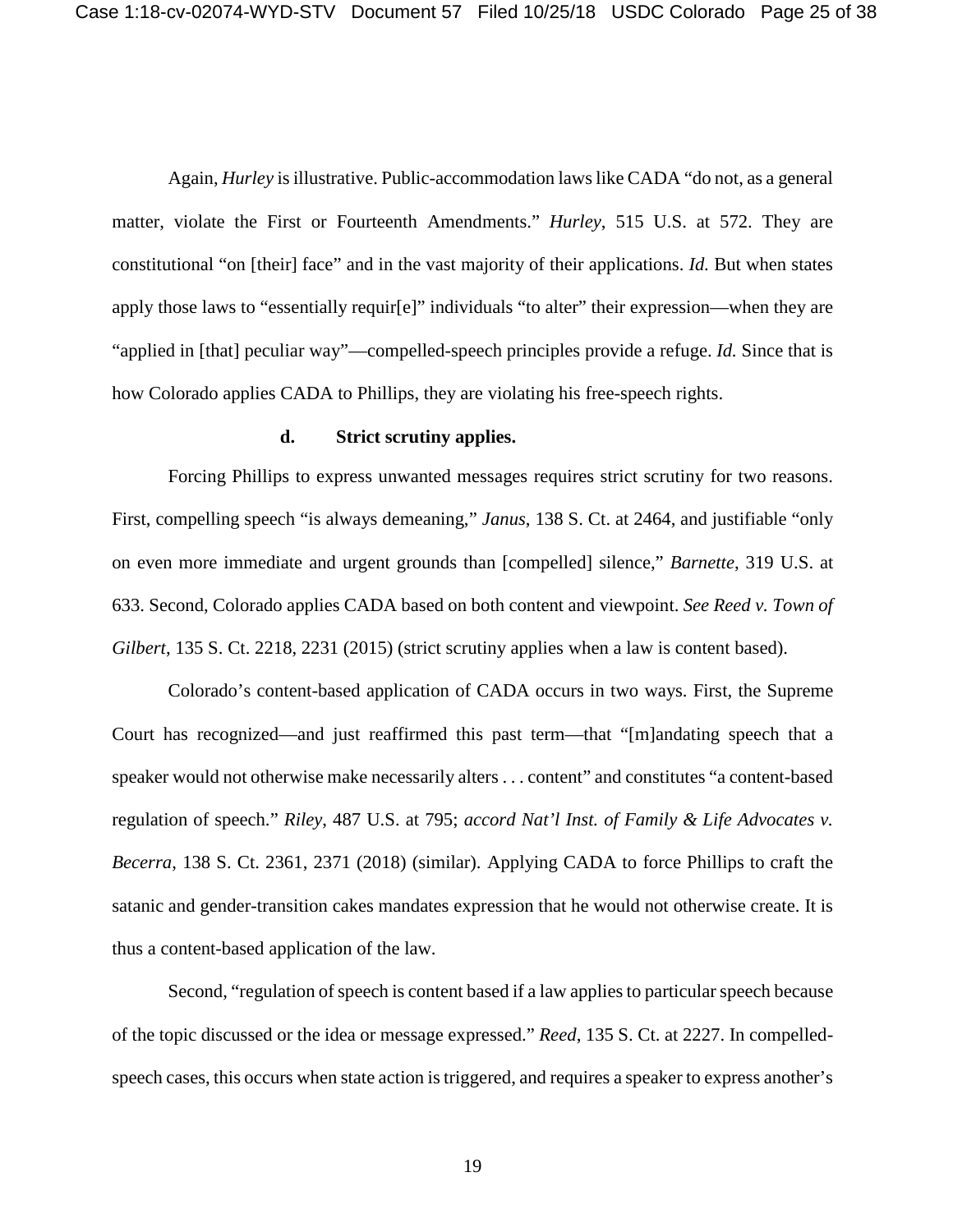message, because of content. *See PG&E*, 475 U.S. at 13–14 (plurality) (awarding one speaker "access" to another's expression because of the first speaker's "views" is "content based"). Colorado compels Phillips to create the satanic and gender-transition cakes because those cakes address topics (religion and transgenderism) that implicate a CADA classification. Were Phillips asked for cakes with messages unrelated one of those classifications, CADA would not apply. Colorado thus applies CADA in a content-based manner. *See R.A.V. v. City of St. Paul*, 505 U.S. 377, 391 (1992) (finding a similar law content based). And since Colorado "is punishing [Phillips] because he refuses to create . . . cakes that express" certain messages, it must satisfy "the most exacting scrutiny." *Masterpiece Cakeshop*, 138 S. Ct. at 1746 (Thomas, J., concurring).

Worse yet, Colorado applies CADA to discriminate based on viewpoint in two ways. First, CADA forbids discrimination because of "transgender status," but does not protect any other gender identity. Colo. Rev. Stat. § 24-34-301(7). So while Colorado forces Phillips to create designs celebrating a gender transition, it does not compel the same for a "cisgender" gender affirmation. Second, Colorado applies its offensiveness rule to allow cake artists to refuse cakes conveying some messages, while punishing Phillips when he declines to express messages that the state favors. Such viewpoint discrimination demands strict scrutiny.

#### **e. Colorado cannot satisfy strict scrutiny.**

<span id="page-25-0"></span>Strict scrutiny requires Colorado to show that applying CADA in these circumstances "furthers a compelling interest and is narrowly tailored." *Reed*, 135 S. Ct. at 2231. Governments that have applied public-accommodation laws like CADA to infringe First Amendment rights have repeatedly been unable to satisfy constitutional scrutiny. *See, e.g.*, *Hurley*, 515 U.S. at 578– 79; *Dale*, 530 U.S. at 659. Colorado fares no better here.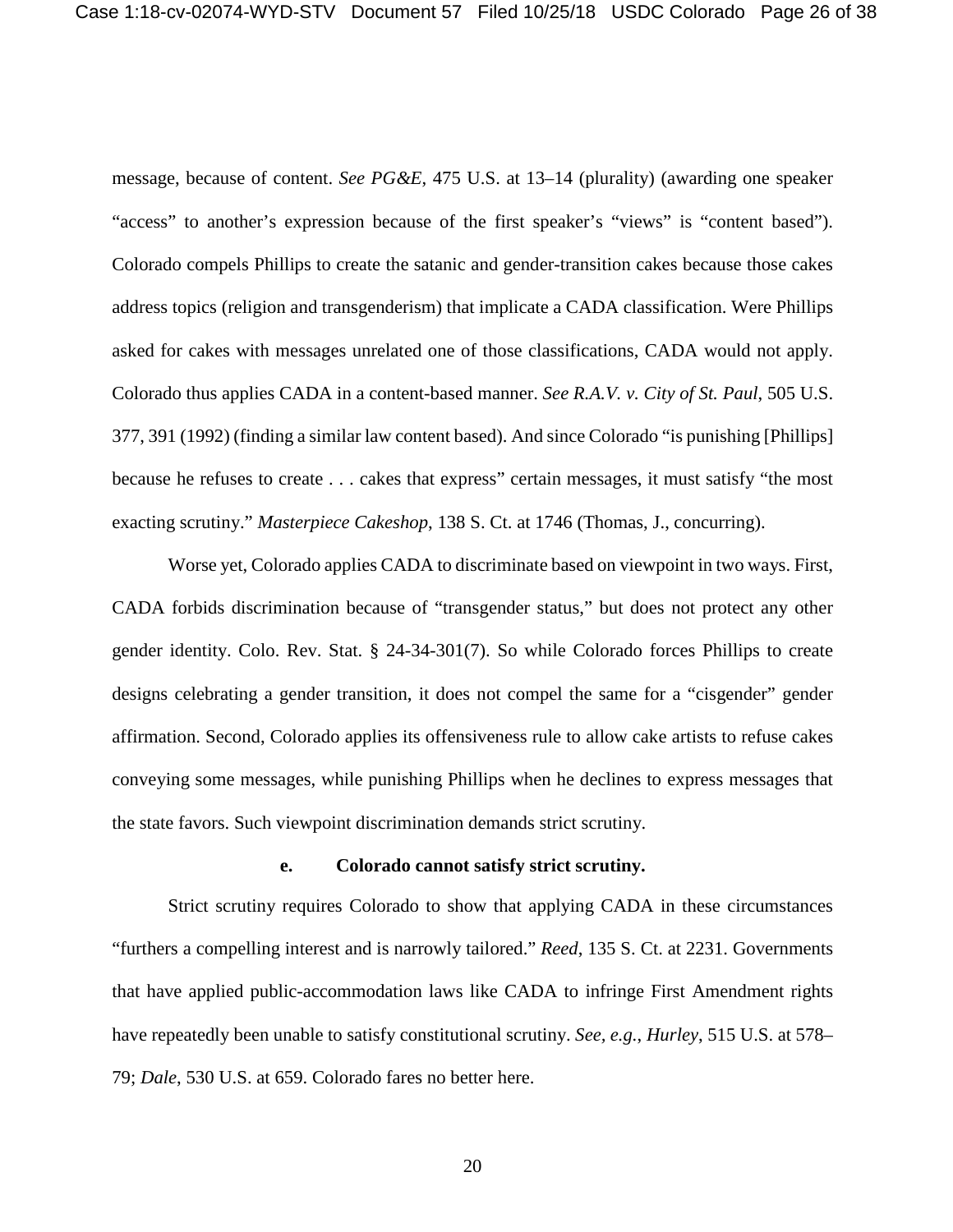Colorado will assert an interest in eradicating discrimination. Yet that characterization of its interest is too broad. Strict scrutiny "look[s] beyond broadly formulated interests justifying the general applicability of government mandates" to see whether that standard "is satisfied through application of the challenged law" to "the particular" party. *Gonzales v. O Centro Espirita Beneficente Uniao do Vegetal*, 546 U.S. 418, 430–31 (2006); *see, e.g.*, *Wisconsin v. Yoder*, 406 U.S. 205, 221–22 (1972) (assessing government's specific interest in forcing Amish children to attend school from ages 14 to 16 rather than its general interest in mandating school attendance). As *Hurley* illustrates, the analysis here focuses not on CADA's general purpose of preventing "denial[s] of access to (or discriminatory treatment in) public accommodations," but on its "apparent object" when "applied to [the] expressive activity" at issue. 515 U.S. at 578.

Colorado, therefore, must show that it has a compelling interest in forcing cake artists who serve all people to violate their conscience by creating custom cakes that express messages they deem objectionable. Unlike most applications of CADA, this has the "apparent object" of forcing cake artists like Phillips to create speech and thus to "modify the content of [their] expression." *Id.* But as *Hurley* said, permitting that would "allow exactly what the general rule of speaker's autonomy forbids." *Id.* Colorado thus cannot satisfy strict scrutiny here.

Colorado does not advance its cause by invoking dignitary concerns. *Hurley* established that eliminating dignitary harm is *not* a compelling state interest where, as here, the harm is caused by a decision not to express a message. "[T]he point of all speech protection . . . is to shield just those choices of content that in someone's eyes are . . . hurtful." *Hurley*, 515 U.S. at 574. Because the offensiveness of an expressive decision cannot be the reason "for according it constitutional protection" and for removing that protection, *Johnson*, 491 U.S. at 409, preventing dignitary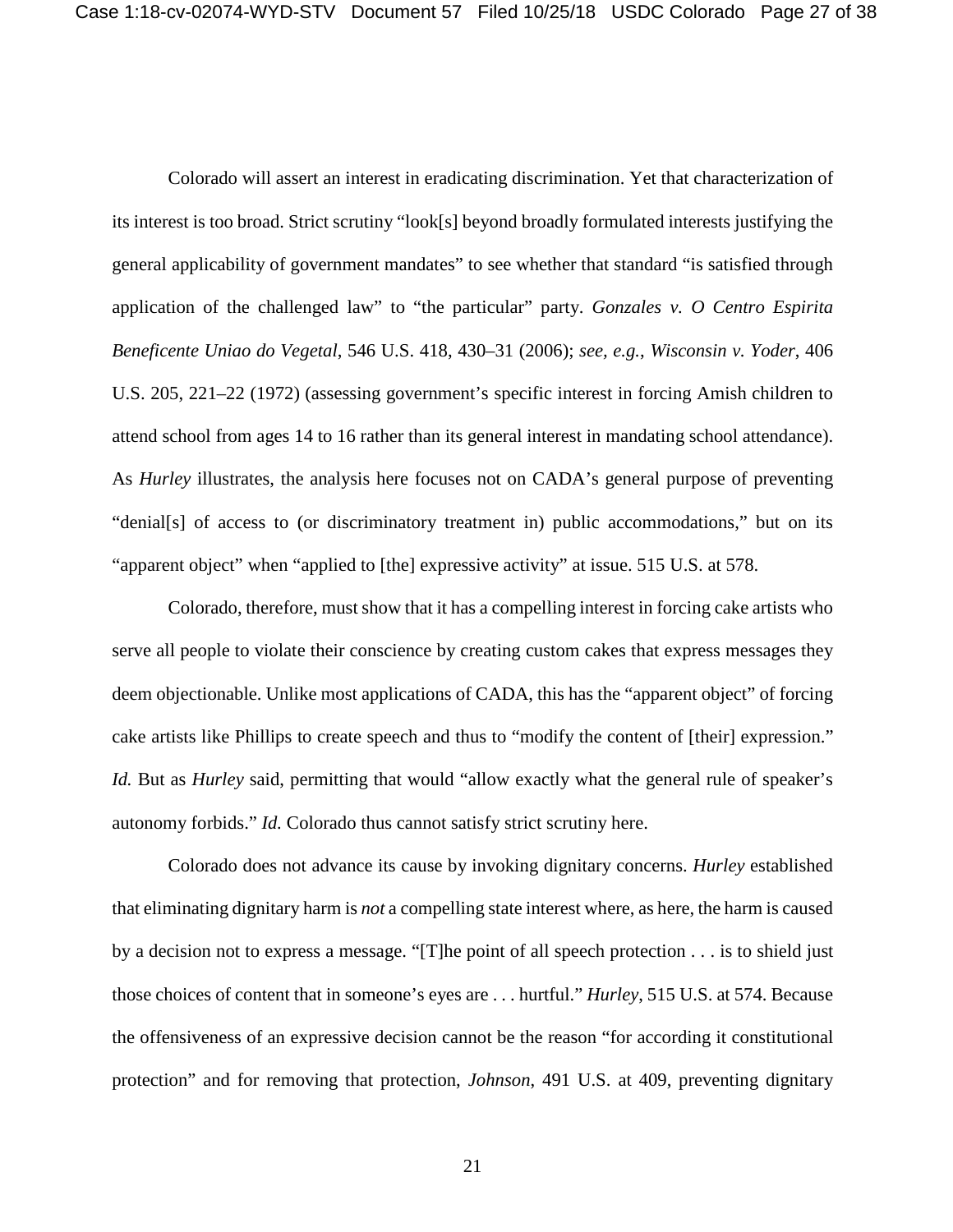harms is not a compelling basis for infringing the freedom not to speak, *see Masterpiece*, 138 S. Ct. at 1746–47 (Thomas, J. concurring) (collecting cases). Moreover, Colorado has not eliminated dignitary harm, but simply shifted it onto Phillips. As the Supreme Court acknowledged last term, compelling someone to express messages that violate their conscience "is always demeaning" and "universally condemned." *Janus*, 138 S. Ct. at 2463–64.

Nor can Colorado demonstrate narrow tailoring. Its efforts to achieve its asserted interests are vastly underinclusive, which "is alone enough to defeat" narrow tailoring. *Brown*, 564 U.S. at 802; *accord Reed*, 135 S. Ct. at 2231–32. Colorado applies its offensiveness rule to permit cake artists to refuse all sorts of orders. Selectively enforcing that rule to punish Phillips when he declines to create cakes expressing state-favored messages is decidedly underinclusive. Furthermore, less restrictive alternatives exist. *United States v. Playboy Entm't Grp., Inc.*, 529 U.S. 803, 813 (2000) (state must use "a less restrictive alternative"). For example, Colorado could apply CADA to ban person-based discrimination but to allow the limited class of business owners who create custom expression to decline when they object to communicating a desired message. *See Masterpiece*, 138 S. Ct. at 1728 (affording such protection would be "sufficiently constrained" because there are "innumerable goods and services that no one could argue implicate the First Amendment"). Colorado cannot satisfy strict scrutiny.

#### **2. CADA, as applied and on its face, unlawfully restricts expression.**

<span id="page-27-0"></span>Colorado applies CADA not only to compel Phillips to express messages but also to restrict his speech. CADA's two publication bans forbid Phillips from publishing, distributing, or displaying any communication (1) "that is intended or calculated to discriminate or actually discriminates against any" protected classification "or against any of the members" of a protected

22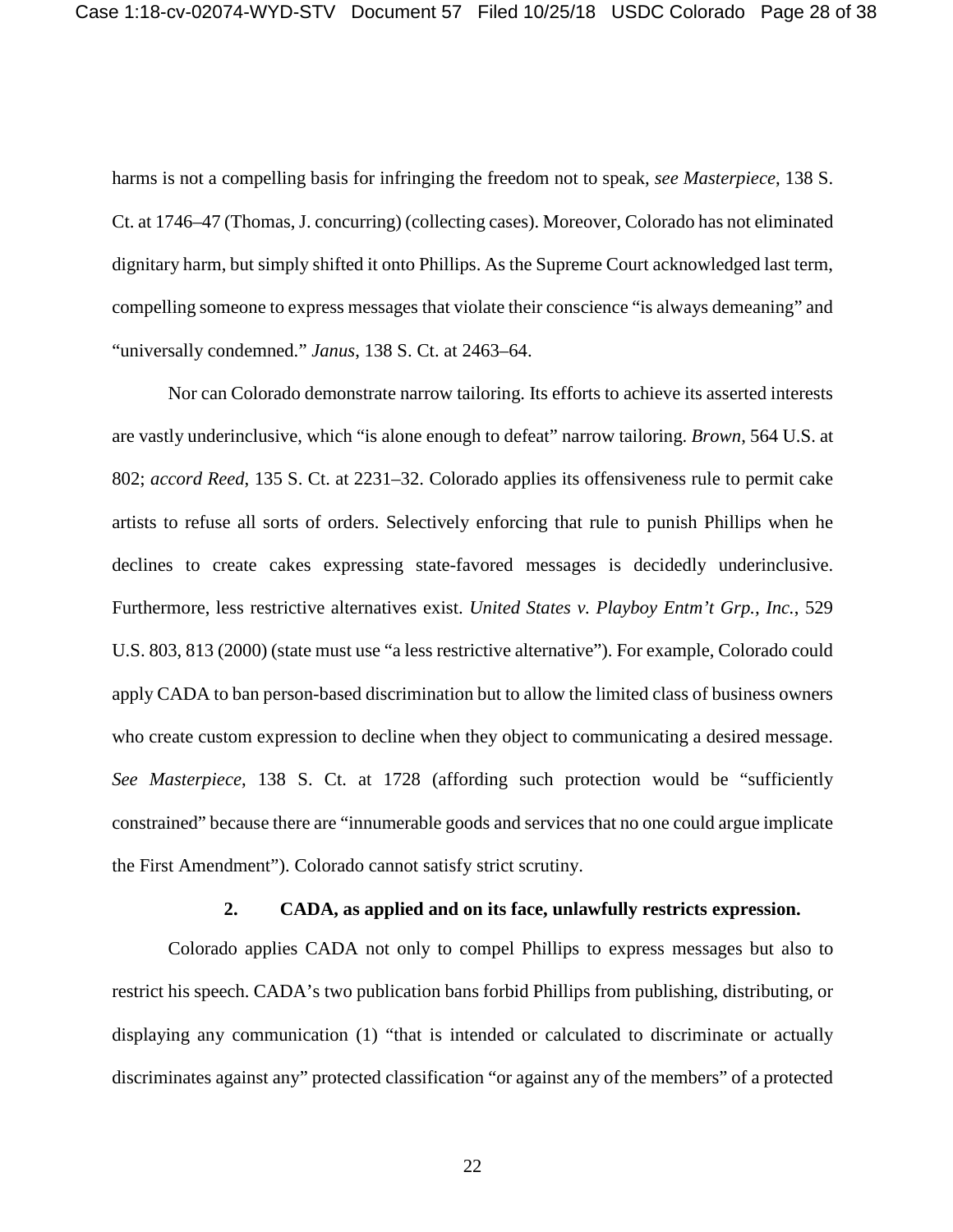class, Colo. Rev. Stat. § 24-34-701, (2) "that indicates that  $\dots$  services  $\dots$  will be  $\dots$  denied  $\dots$ because of" a protected status, or (3) "that indicates . . . that an individual's patronage or presence . . . is unwelcome, objectionable, unacceptable, or undesirable because of" a protected status, Colo. Rev. Stat. § 24-34-601(2)(a); *see also* Colo. Rev. Stat. § 24-34-701 (similar language). Colorado applies those bans to prohibit Phillips from announcing some messages he will not express through his custom cakes—such as messages promoting Satan or communicating that sex can be changed—and from explaining the religious reasons why he cannot express those views. Am. Compl.  $\P$  270–71, 278–80. One of those laws even subjects Phillips to criminal penalties including jail time. Colo. Rev. Stat. § 24-34-705. This has caused him to chill his desired speech on his website and in the media. Am. Compl. ¶¶ 270, 281.

These speech restrictions must survive strict scrutiny because they regulate speech based on content and viewpoint. The publication bans bar Phillips from posting that he will not create expressive designs celebrating gender transitions or satanic beliefs, while allowing him to announce that he will not promote, say, the Oakland Raiders. That is a textbook example of a content-based speech regulation. And the viewpoint discrimination occurs in two ways. First, although Phillips cannot post his religious conflict with expressing messages that celebrate gender transitions, he may freely publicize an intent not to promote "cisgender" celebrations. Second, speech suggesting that certain views about religion or transgenderism are "objectionable" or "undesirable" is suppressed, while speech "welcom[ing]" to all religious beliefs and views about gender identity is permitted. Such a viewpoint-based law is not only subject to, but also cannot withstand, strict scrutiny. *See R.A.V.*, 505 U.S. at 391–92 (speech ban incorporating protected classifications was based on content and viewpoint, was subject to strict scrutiny, and could not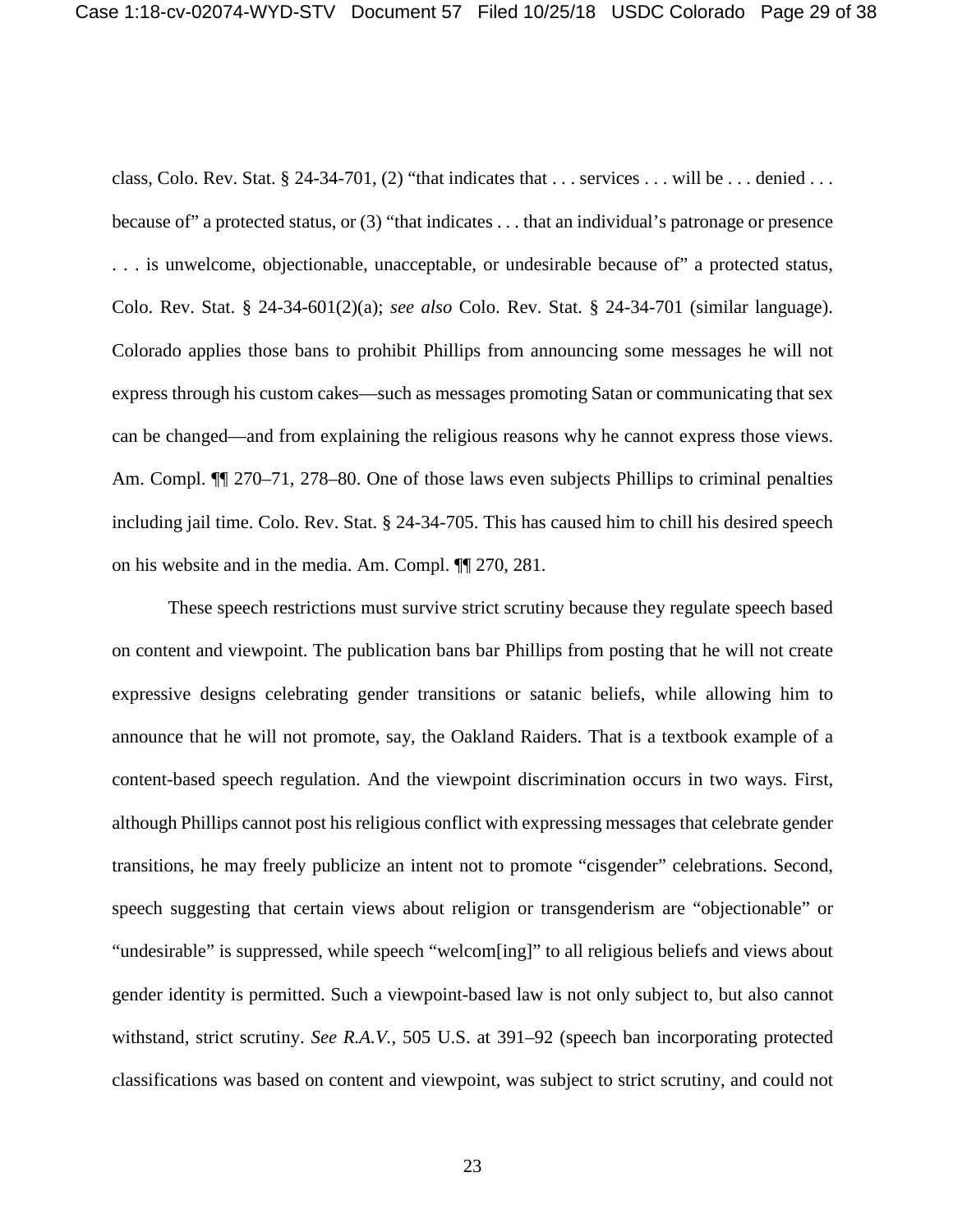survive that demanding standard); *Matal*, 137 S. Ct. at 1764 (plurality) (state has no legitimate "interest in preventing speech expressing ideas that offend").

Moreover, the final clause in the publication bans—the "unwelcome" or "objectionable" provision—is facially unconstitutional because it is vague and overbroad and affords unbridled discretion to enforcement officials. A law is unconstitutionally vague if "ordinary people" are unable to discern what it prohibits. *Kolender v. Lawson*, 46[1](#page-29-0) U.S. 352, 357 (1983).<sup>1</sup> Inherently subjective and nebulous concepts like "unwelcome" and "objectionable" do not afford such notice. How is Phillips to know everything he might say that will cause certain groups of people to feel unwelcome? This portion of CADA is void for vagueness.

It is also overbroad. A statute is impermissibly overbroad when a "substantial number of its applications are unconstitutional, judged in relation to [its] plainly legitimate sweep." *United States v. Stevens*, 559 U.S. 460, 473 (2010). Other courts have struck down similar language as overbroad. *See, e.g.*, *Saxe v. State Coll. Area Sch. Dist.*, 240 F.3d 200, 215 (3d Cir. 2001) (invalidating policy banning "any unwelcome verbal . . . conduct which offends . . . because of" a protected characteristic). A law that restricts people like Phillips from communicating about their religious beliefs and the kinds of messages that they will not express is unconstitutional in a substantial number of its applications. It cannot stand.

Lastly, the final clause of the publication bans runs afoul of the unbridled-discretion doctrine. That doctrine forbids Colorado from "delegat[ing] overly broad . . . discretion to a government official" because "such discretion has the potential for becoming a means of

<span id="page-29-0"></span> $<sup>1</sup>$  The void-for-vagueness doctrine is rooted in due process, but because of the close relationship</sup> between vagueness, overbreadth, and unbridled discretion, Phillips addresses them together.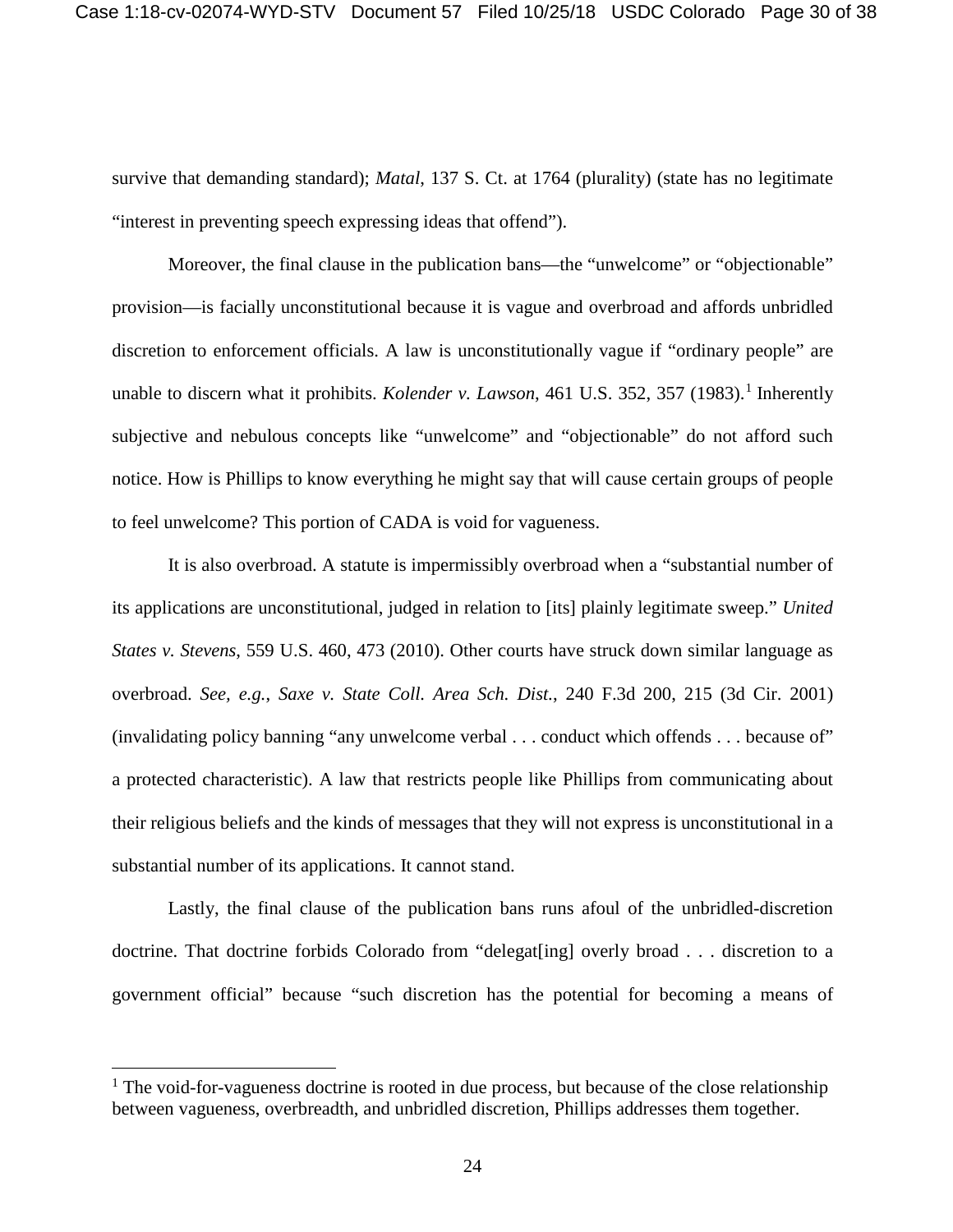suppressing a particular point of view." *Forsyth Cty. v. Nationalist Movement*, 505 U.S. 123, 130 (1992). The broad, vague, and undefined terms in CADA's publication bans grant state officials unbridled discretion to silence speech they dislike. That kind of standardless enforcement power is facially unconstitutional.

### **C. Phillips is likely to succeed on his due-process claim.**

<span id="page-30-0"></span>The Due Process Clause requires a "fair trial," *Withrow v. Larkin*, 421 U.S. 35, 46 (1975), before a "disinterested tribunal," *Marshall v. Jerrico, Inc.*, 446 U.S. 238, 242 (1980). "This applies to administrative agencies which adjudicate." *Withrow*, 421 U.S. at 46.

Due-process cases apply "objective standards that do not require proof of actual bias." *Caperton v. A.T. Massey Coal Co.*, 556 U.S. 868, 883–84 (2009). Those standards provide that due process is violated when (1) "there is an unconstitutional potential for bias," (2) the average adjudicator in that situation is not "likely to be neutral," or  $(3)$  "the risk of actual bias . . . endanger[s] the appearance of neutrality." *Williams v. Pennsylvania*, 136 S. Ct. 1899, 1905, 1908 (2016) (quotation marks omitted); *see also Taylor v. Hayes*, 418 U.S. 488, 501 (1974) (asking "whether there was . . . a likelihood of bias or an appearance of bias"). "[T]o perform its high function," due process demands that proceedings "satisfy the appearance of justice." *In re Murchison*, 349 U.S. 133, 136 (1955). These "stringent" rules "sometimes bar trial by [decisionmakers] who have no actual bias and who would do their very best to weigh the scales of justice equally." *Taylor*, 418 U.S. at 501.

Due process "preserves both the appearance and reality of fairness, generating the feeling, so important to a popular government, that justice has been done," and affording each litigant "assurance that the arbiter is not predisposed to find against him." *Marshall*, 446 U.S. at 242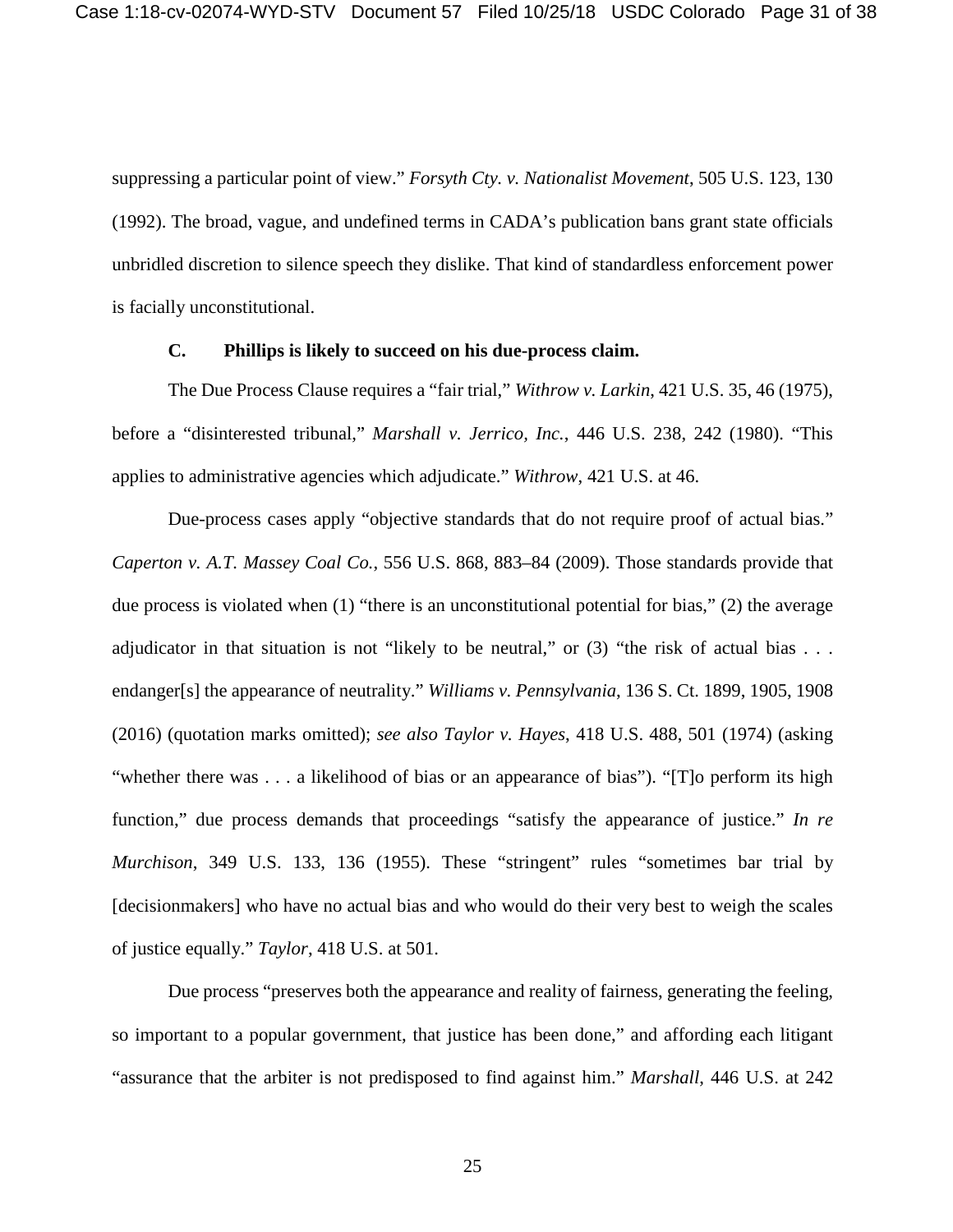Case 1:18-cv-02074-WYD-STV Document 57 Filed 10/25/18 USDC Colorado Page 32 of 38

(quotation marks and citation omitted). "Both the appearance and reality of impartial justice are necessary to the public legitimacy of [a tribunal's] pronouncements and thus to the rule of law itself." *Williams*, 136 S. Ct. at 1909.

Allowing the Commission to adjudicate another case against Phillips, just months after the Supreme Court found that it acted with "a clear and impermissible hostility" toward him, *Masterpiece*, 138 S. Ct. at 1729, would flout due process. The Supreme Court did not mince any words: "religious hostility on the part of the State itself" was infused in the prior "adjudication," *id.* at 1724; and "[t]he Commission gave every appearance of adjudicating Phillips'[s] religious objection based on a negative . . . evaluation" of his beliefs, *id.* at 1731 (quotation marks and citations omitted). Given this and the absence of any steps to correct it, a "potential for bias" assuredly exists, and the requisite "appearance of neutrality" is a fantasy. *Williams*, 136 S. Ct. at 1905, 1908. There can and will be no "public legitimacy" to any ruling in the Commission's pending prosecution. *Id.* at 1909. That alone is enough to establish Phillips's due-process claim.

But there is more. Five other factors firmly establish the due-process violation. First, Colorado has confirmed its continuing bias and hostility by launching its new prosecution of Phillips in disregard of what it told the Supreme Court. Even though Colorado said that cake artists are free to decline requests for cakes with pro-LGBT designs, themes, and symbols, *see supra* at 10, it is now punishing Phillips for doing just that. This about-face smacks of bad faith.

Second, it is not just past commissioners who have displayed outright hostility toward Phillips. *See Masterpiece*, 138 S. Ct. at 1729–30; s*upra* at 6–7. Commissioner Pocock, with her "cake hater" slur, has as well. Ex. 12 at 5. This consistent bias is no accident because all commissioners were appointed by Governor Hickenlooper, who is so intent on stacking the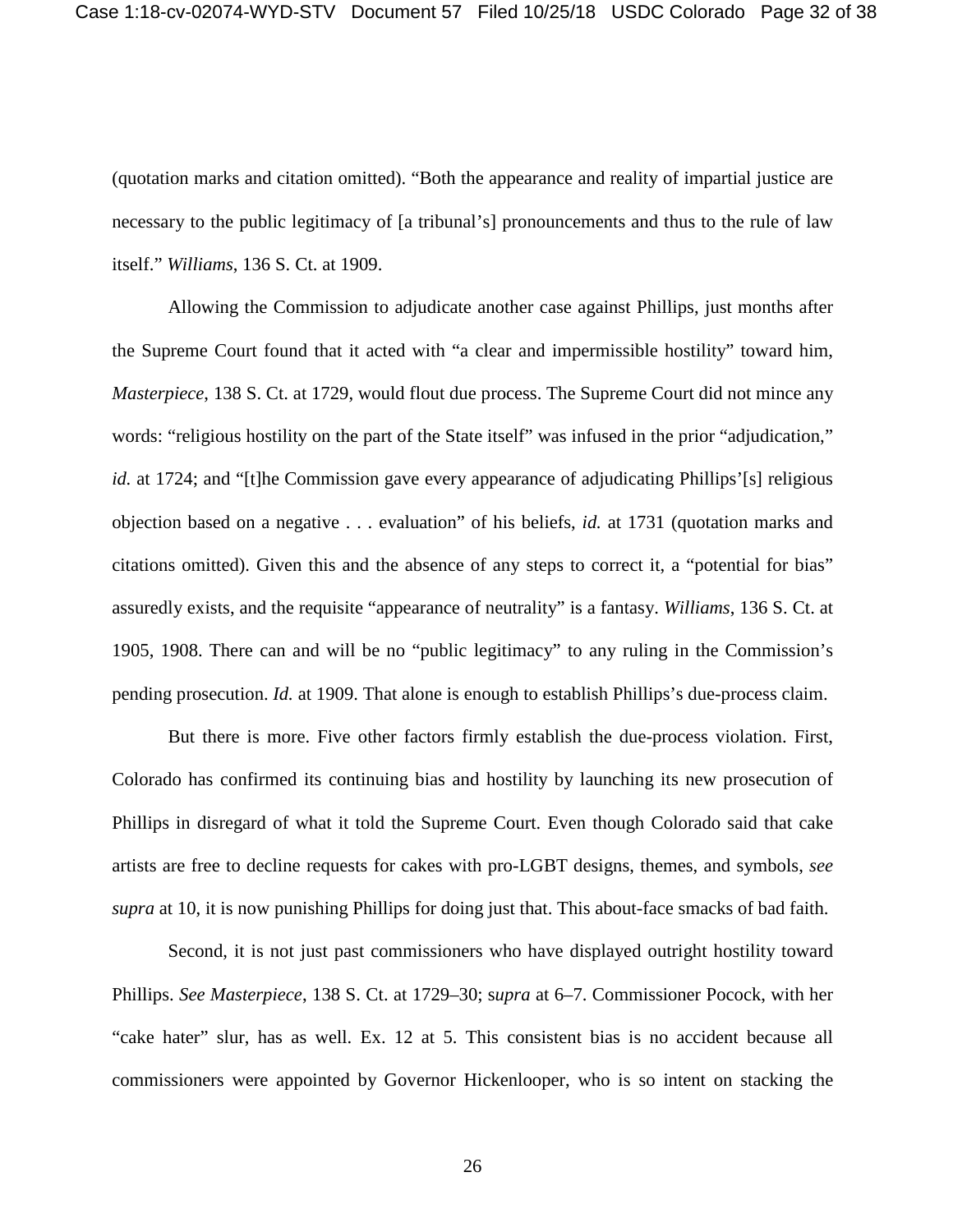Commission with people who oppose Phillips that he insisted on keeping one such commissioner despite the senate's refusal to confirm her. Am. Compl. ¶¶ 155–57.

Third, Commissioner Aragon is charged by statute with representing government interests, which in his case are pro-LGBT in nature since he serves as the LGBT Liaison to Denver's Mayor. Colo. Rev. Stat. § 24-34-303(1)(b)(I)(B); Ex. 1 at 1; Ex. 9 at 1–2. Because those statutorily imposed interests will impermissibly "tempt [him] to disregard neutrality," *Caperton*, 556 U.S. at 878, allowing him to participate in Phillips's case violates due process.

It is no answer to say that Pocock and Aragon are only two of six current commissioners. "Due process entitles [Phillips] to a proceeding in which he may present his case with assurance that *no member* of the [tribunal] is predisposed to find against him." *Williams*, 136 S. Ct. at 1910 (quotation marks omitted) (emphasis added). "[E]xperience teaches us that each member's involvement" in "the collective process of deliberation" "plays a part in shaping the . . . ultimate disposition." *Id.* at 1909. Given the actual bias and impermissible interests of some commissioners, due process forecloses the Commission's prosecution.

Fourth, the commissioners are chosen by discriminatory means. A majority of them must be "members of groups of people who have been or who might be discriminated against because of disability, race, creed, color, sex, sexual orientation, national origin, ancestry, marital status, religion, or age." Colo. Rev. Stat.  $\S$  24-34-303(1)(b)(II)(A). These selection requirements violate Phillips's right to adjudicators who are "indifferently chosen" by "nondiscriminatory criteria." *Batson v. Kentucky*, 476 U.S. 79, 86–87 (1986).<sup>[2](#page-32-0)</sup> More problematic still, Colorado's practice appears to largely, if not entirely, exclude people of faith who share Phillips's beliefs about issues

<span id="page-32-0"></span><sup>&</sup>lt;sup>2</sup> These criteria violate not only the Due Process Clause but also the Equal Protection Clause.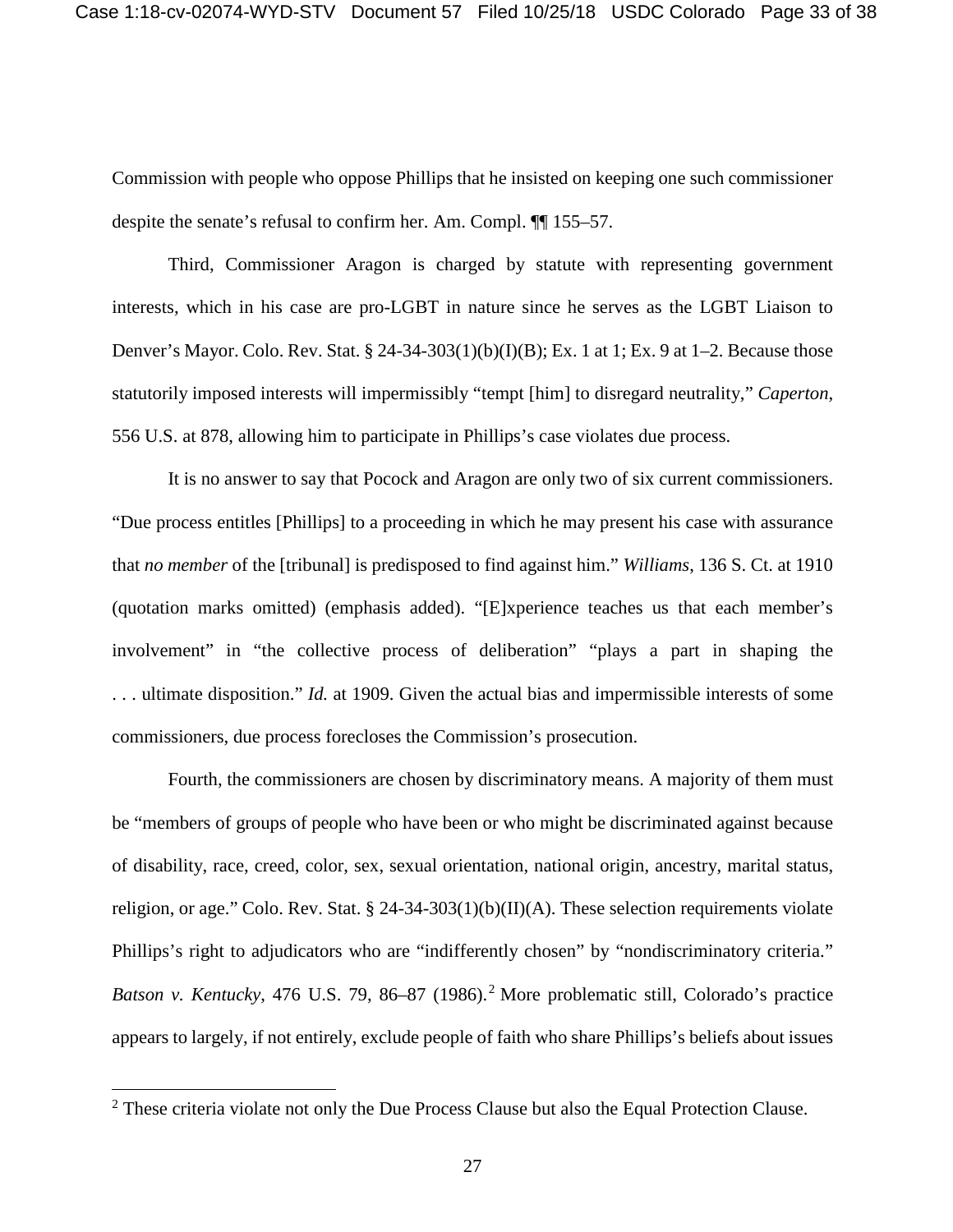like marriage, religion, and gender identity. *See id.* at 94 ("[S]ystematic exclusion . . . raises an inference of purposeful discrimination").

Such discriminatory selection practices transform tribunals into "ready weapons for officials to oppress" people with disfavored views. *Id.* at 86 n.8. Sadly, that is what the Commission has become, an agency that targets Phillips and treats him unequally. Also, discriminatory means of composing tribunals "cast<sup>[]</sup> doubt on the integrity of the ... process," *Powers v. Ohio*, 499 U.S. 400, 411 (1991), "invite<sup>[]</sup> cynicism respecting [their] neutrality," and "create the impression . . . that the deck has been stacked in favor of one side," *J.E.B. v. Alabama*, 511 U.S. 127, 140 (1994) (quotation marks omitted). Doubts about the fairness of the Commission are so inescapable that even Governor Hickenlooper was not able to assure the media that "people who come before the [Commission] get a fair shake." Ex. 22 at 8.

Fifth, recent Supreme Court precedent establishes that the Commission's adjudicative process is constitutionally infirm. "[A]n unconstitutional potential for bias exists when the same person serves as both accuser and adjudicator in a case." *Williams*, 136 S. Ct. at 1905. People qualify as "accusers" if they approve a significant prosecutorial decision, even if they do not conduct an investigation or actively participate in the prosecution. *Id.* at 1907. Having approved a decision to prosecute, such individuals "cannot be, in the very nature of things, wholly disinterested in the [outcome]." *Id.* at 1906. There is an impermissible "risk" that they will be "psychologically wedded to [their] previous position." *Id.* (quotation marks omitted).

All commissioners act as both accusers and adjudicators. After a probable-cause finding, commissioners decide whether to prosecute by "determin[ing]" whether "the circumstances warrant" issuing "a written notice and complaint requiring . . . a formal hearing," Colo. Rev. Stat.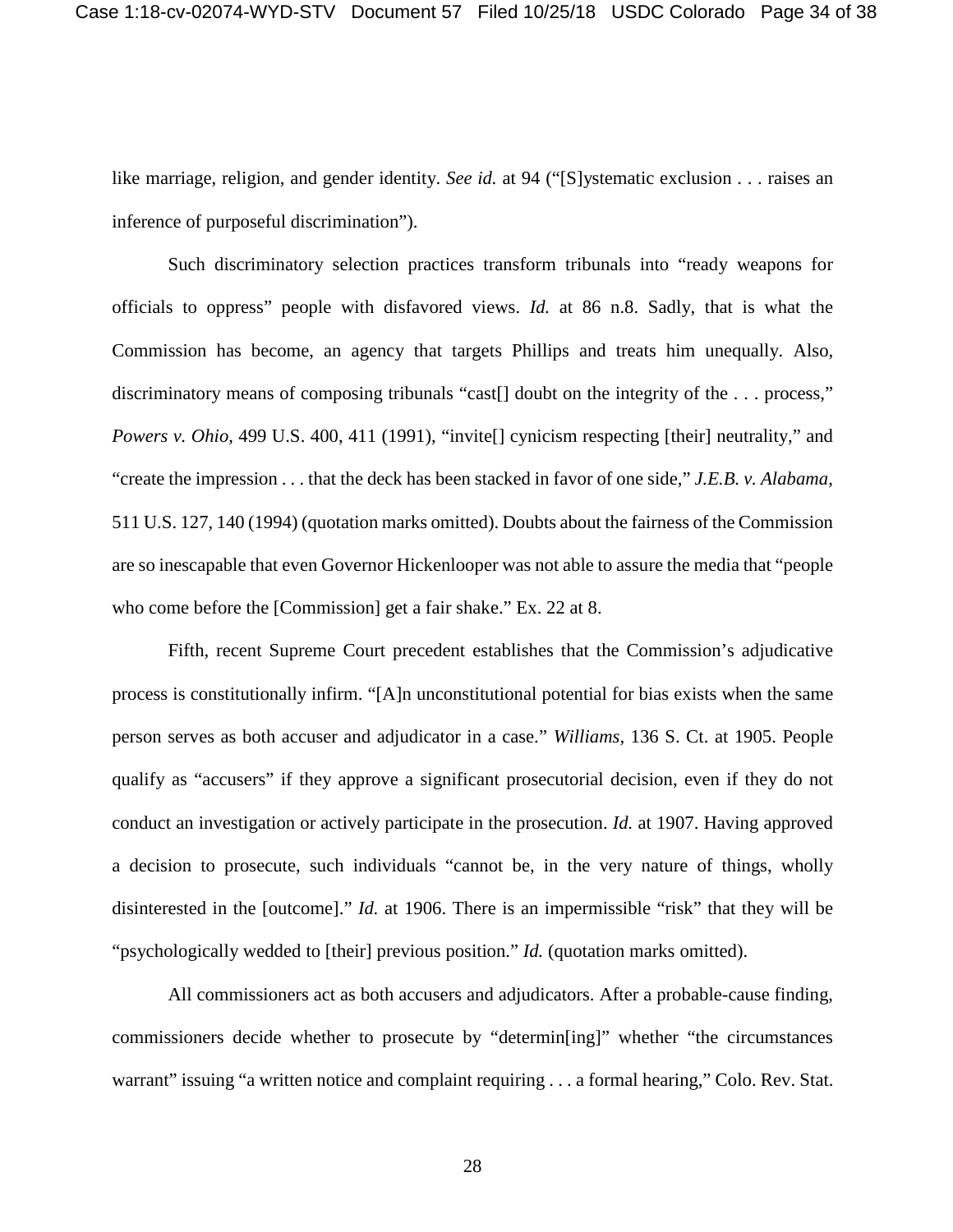§ 24-34-306(4), as they just did in Phillips's case, Ex. 28. Later, the commissioners will review the administrative law judge's decision and "vot[e] on the case," *Masterpiece*, 138 S. Ct. at 1725, which gives them final administrative say on whether Phillips will be punished.

This arrangement, which places the Commission over the decision to begin proceedings *and* the decision to punish the accused, is an affront to due process. The risk is far too great that the Commission will be "psychologically wedded" to its decision to prosecute. *Williams*, 136 S. Ct. at 1906. That risk is especially great in the immediate wake of the Commission's failed attempt to punish Phillips the first time. It would be very embarrassing—to say the least—for the Commission to launch another prosecution only to admit that it was wrong. Thus, the Commission's procedure, particularly as applied to Phillips here, violates due process.

Finally, the availability of "judicial review, de novo or otherwise, . . . at the conclusion of the administrative proceedings" does not cure the denial of due process now. *Gibson v. Berryhill*, 411 U.S. 564, 577 (1973); *see also Concrete Pipe & Prods. of Cal., Inc. v. Constr. Laborers Pension Tr. for S. Cal.*, 508 U.S. 602, 618 (1993) ("Even appeal and a trial *de novo* will not cure" an initial denial of due process); *Masterpiece*, 138 S. Ct. at 1751 (Ginsburg, J., dissenting) (the majority found a constitutional violation even though the "proceedings involved several layers of independent decisionmaking," including judicial review). Phillips "is entitled to a neutral and detached [adjudicator] in the first instance." *Ward v. Vill. of Monroeville, Ohio*, 409 U.S. 57, 61– 62 (1972). Unless this Court intervenes, Phillips will be stripped of that right.

## <span id="page-34-0"></span>**II. The remaining preliminary-injunction factors favor Phillips.**

*Irreparable harm.* "[T]he loss of First Amendment freedoms, for even minimal periods of time, unquestionably constitutes irreparable injury." *Verlo v. Martinez*, 820 F.3d 1113, 1127 (10th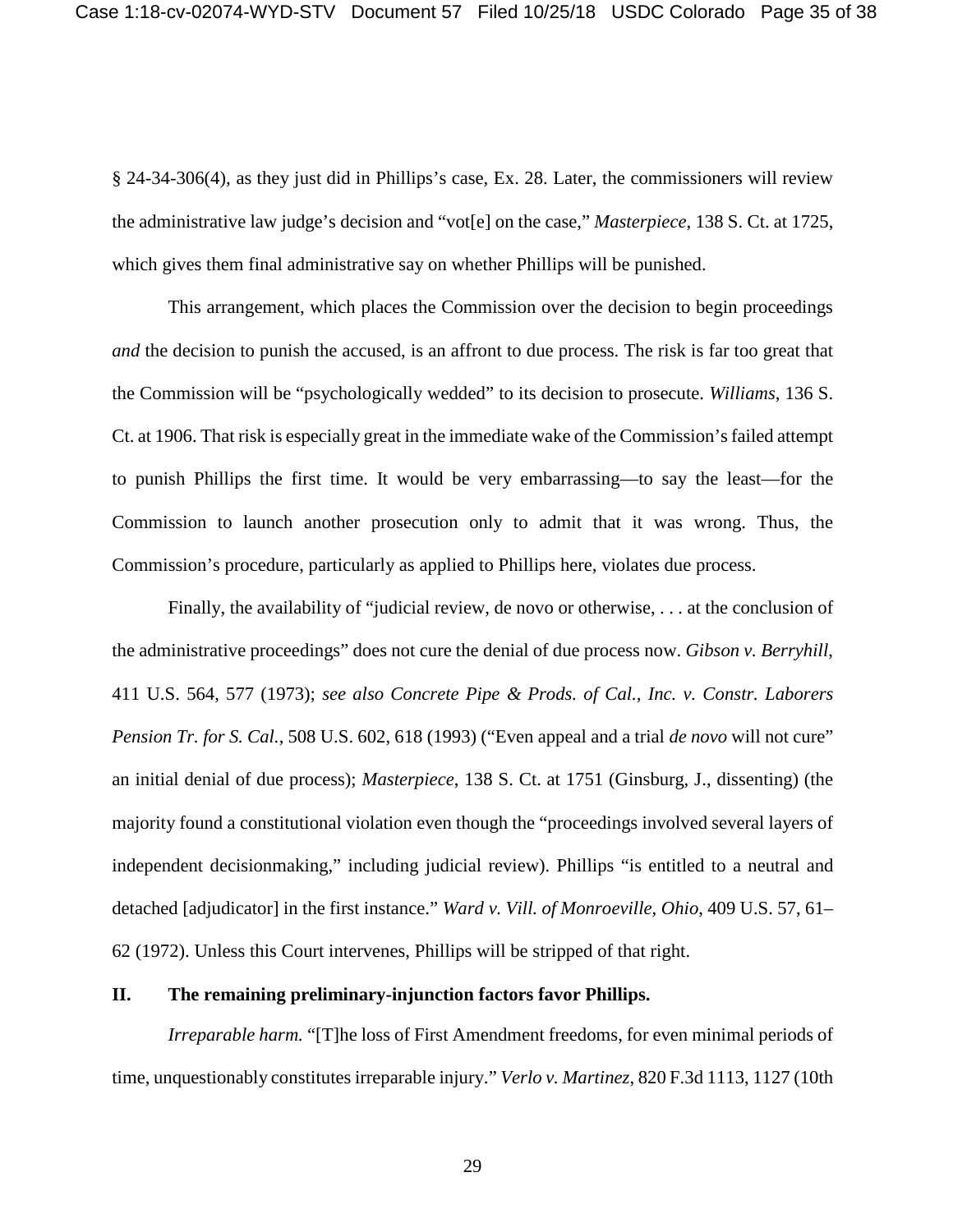Cir. 2016) (quoting *Elrod v. Burns,* 427 U.S. 347, 373 (1976)). As explained above, Colorado is violating, and will continue to violate, Phillips's free-exercise, free-speech, and due-process rights absent this Court's immediate intervention. When constitutional violations are involved, "no further showing of irreparable injury is necessary." *Awad v. Ziriax*, 670 F.3d 1111, 1131 (10th Cir. 2012) (quotation marks omitted).

*Balance of equities*. The equities favor Phillips because the law places a premium on protecting constitutional rights. Thus, "the threatened injury to [Phillips's] constitutionally protected [rights] outweighs whatever damage the preliminary injunction may cause" Colorado. *ACLU v. Johnson*, 194 F.3d 1149, 1163 (10th Cir. 1999). That is particularly true here. Colorado can show no harm to its interests because its offensiveness rule already allows other cake artists to do precisely what the injunction would permit Phillips to do.

*Public interest.* "[I]t is always in the public interest to prevent the violation of a party's constitutional rights." *Verlo*, 820 F.3d at 1127. Because that is what the requested injunction will accomplish, the public interest lands decidedly on Phillips's side. Accordingly, all of the preliminary-injunction factors support Phillips's request.

#### **CONCLUSION**

<span id="page-35-0"></span>Phillips wants to peacefully live out his faith through his work as a cake artist by serving all people while declining to express messages that violate his beliefs. Two administrative prosecutions—marked by unequal treatment of Phillips and commissioners who have demeaned him—leave no doubt that Colorado won't allow it. Phillips seeks the requested preliminary injunction so that he can return to the life he had before Colorado began targeting him.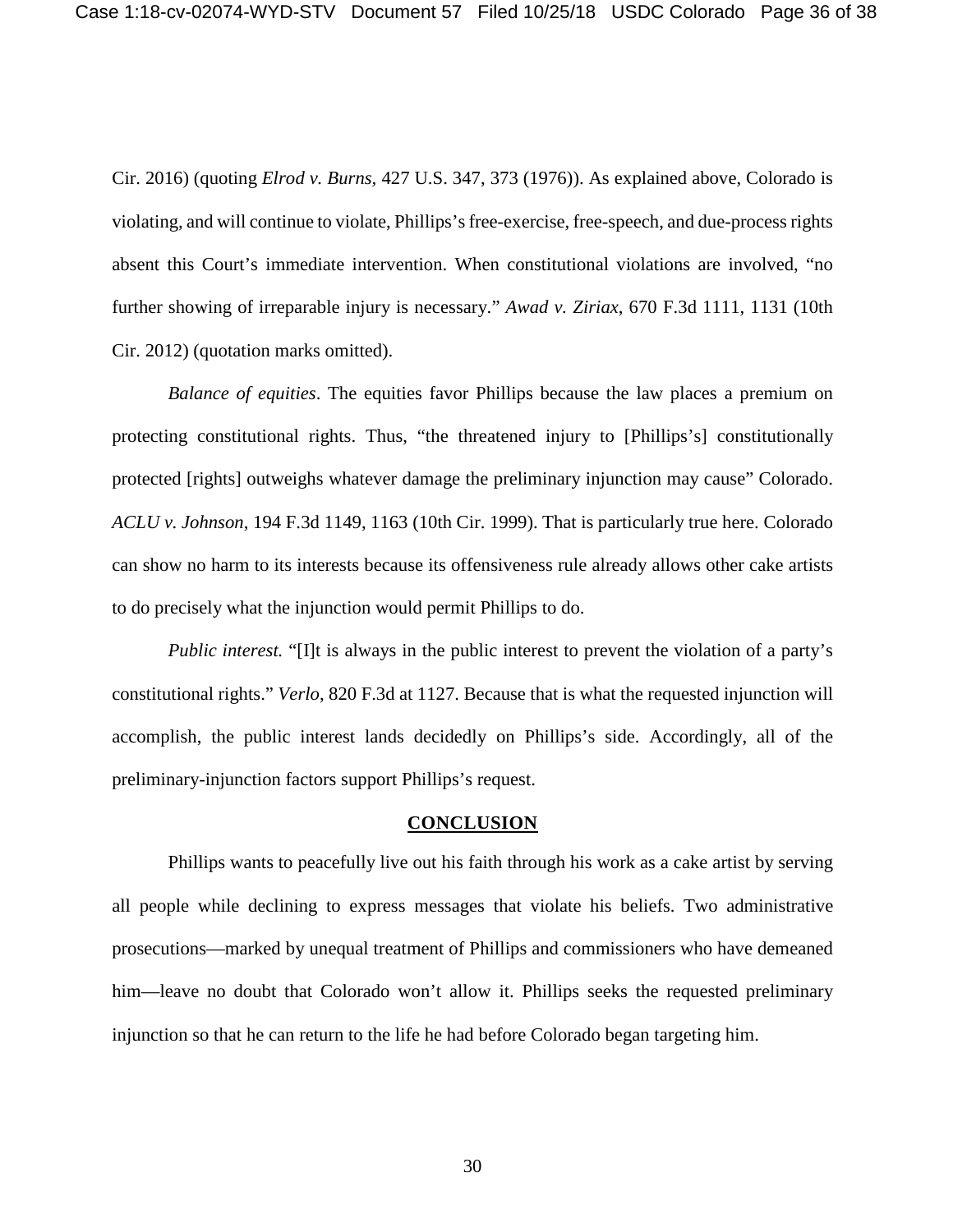Respectfully submitted this 25th day of October, 2018.

Attorneys for Plaintiffs:

*s/ James A. Campbell*

Kristen K. Waggoner (Arizona Bar No. 032382) James A. Campbell (Arizona Bar No. 026737) Jonathan A. Scruggs (Arizona Bar No. 030505) Jacob P. Warner (Arizona Bar No. 033894) Katherine L. Anderson (Arizona Bar No. 033104) ALLIANCE DEFENDING FREEDOM 15100 N. 90th Street Scottsdale, AZ 85260 (480) 444-0020 (480) 444-0028 (facsimile) kwaggoner@ADFlegal.org jcampbell@ADFlegal.org jscruggs@ADFlegal.org jwarner@ADFlegal.org kanderson@ADFlegal.org

David A. Cortman (Georgia Bar No. 188810) ALLIANCE DEFENDING FREEDOM 1000 Hurricane Shoals Road NE, Suite D-1100 Lawrenceville, GA 30043 (770) 339-0774 (770) 339-6744 (facsimile) dcortman@ADFlegal.org

Nicolle H. Martin (Colorado Bar No. 28737) 7175 W. Jefferson Avenue, Suite 4000 Lakewood, CO 80235 (303) 332-4547 (303) 425-3201 (facsimile) nicollem@comcast.net